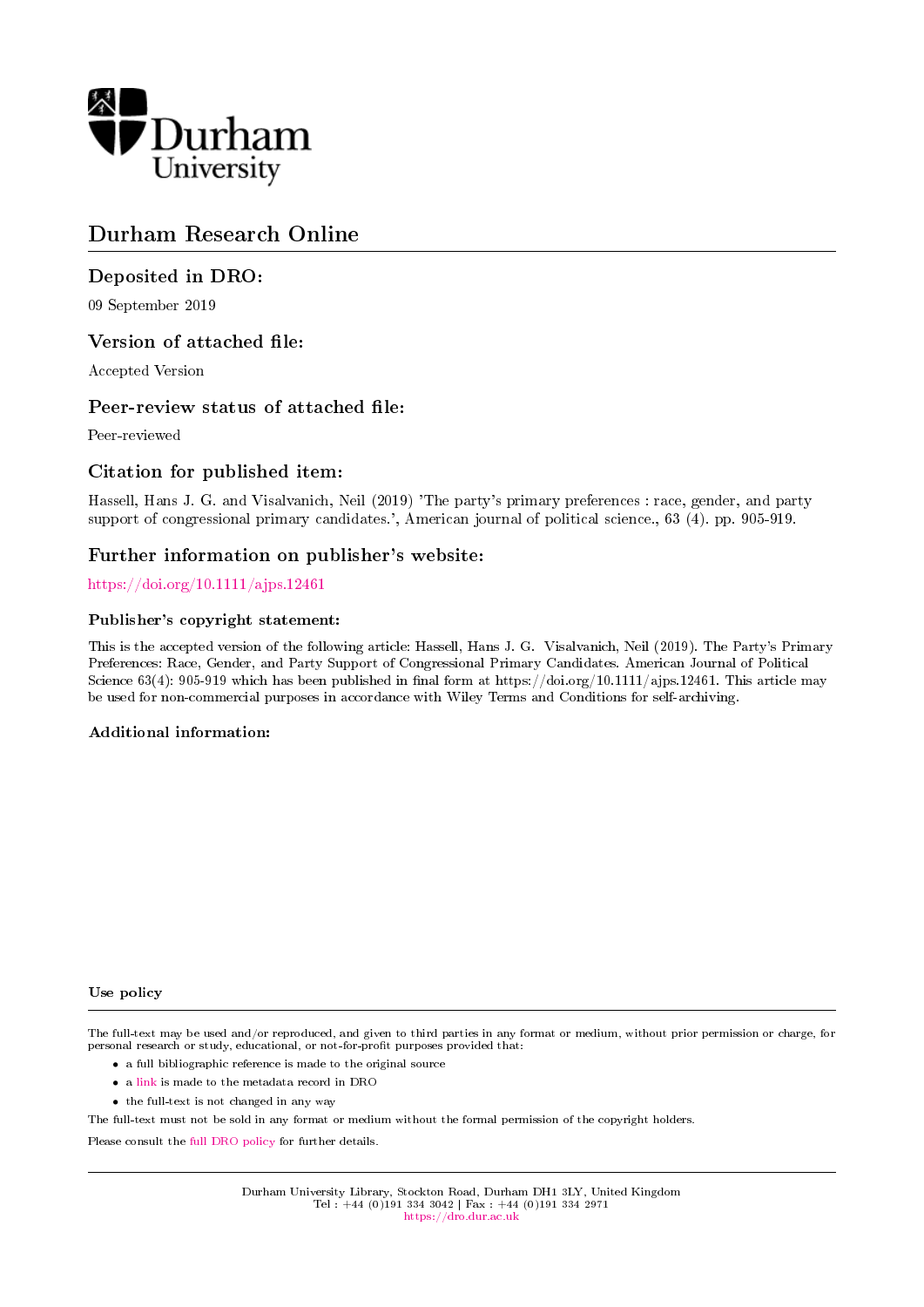# <span id="page-1-0"></span>The Party's Primary Preferences: Race, Gender, and Party Support of Congressional Primary Candidates<sup>∗</sup>

Hans J.G. Hassell† Neil Visalvanich‡

Short Title: The Party's Primary Preferences.

Keywords: Primary Elections, Race, Gender

<sup>∗</sup>We would like to thank Zoli Hajnal, Eric Gonzalez-Jeunke, Jamil Scott, Paru Shah, Keith Schnakenburg, David Searle, the North-East Research Development Workshop, participants at the American Political Science Association conference in 2015 and the Midwest Political Science Association Conference in 2019, and three anonymous reviewers for their comments and suggestions. We are also grateful for the research assistance of Emily Goldman. Author order is alphabetical. Both authors contributed equally to this project.

<sup>†</sup>Assistant Professor, Florida State University. 600 W. College Ave., 531 Bellamy, Tallahassee, FL 32309, USA. Email: [hans.hassell@fsu.edu.](mailto:hans.hassell@fsu.edu)

<sup>‡</sup>Assistant Professor, Durham University. The Al Qasimi Building, Elvet Hill Road, Durham, DH1 3TU, United Kingdom. Email: [neil.visalvanich@durham.ac.uk](mailto:neil.visalvanich@durham.ac.uk)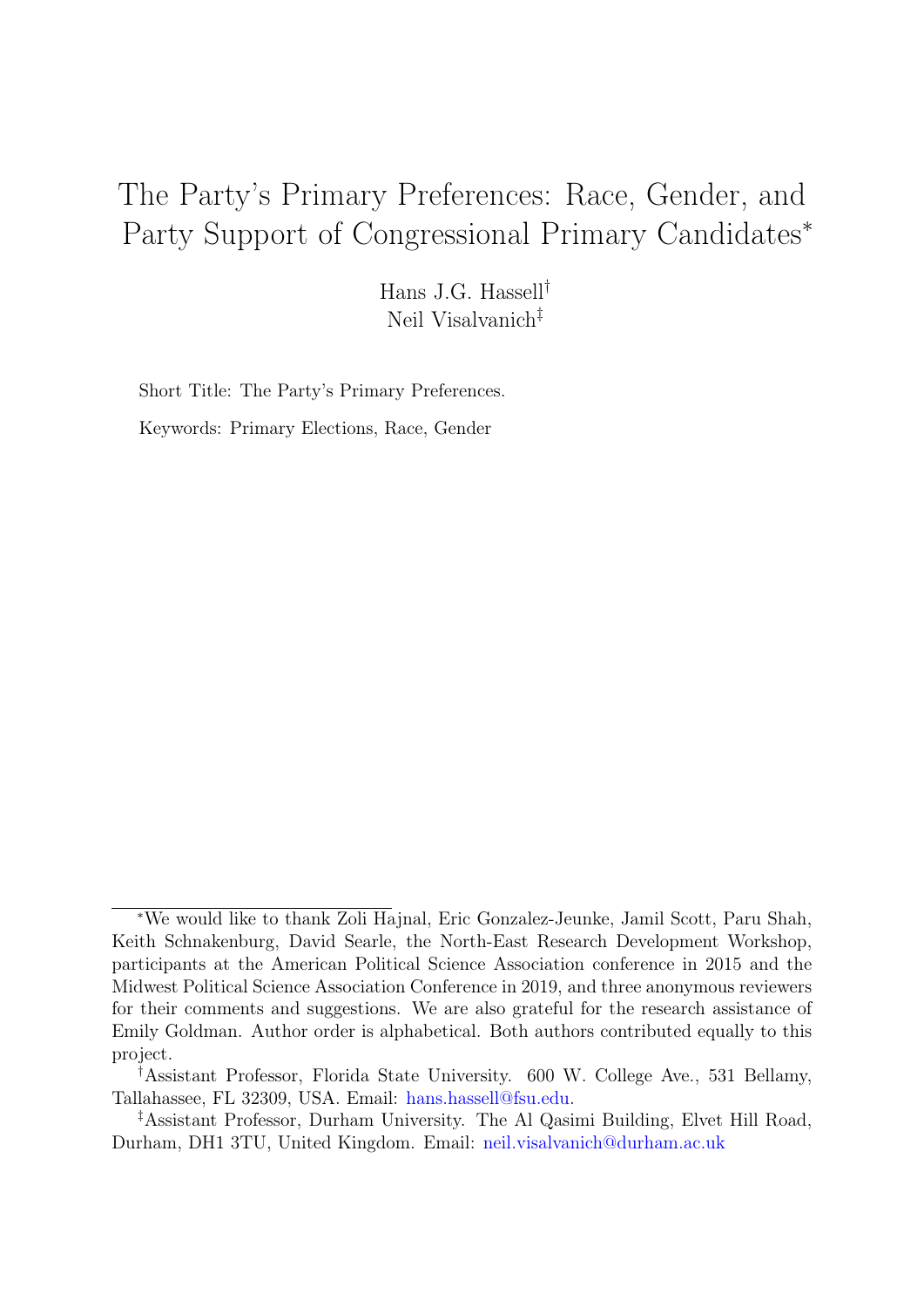#### Abstract

Party support has a strong influence on candidate success in the primary. What remains unexplored is whether party actions during the primary are biased along racial and gender lines. Using candidate demographic data at the congressional level and measures of party support for primary candidates, we test whether parties discriminate against women and minority candidates in congressional primaries and also whether parties are strategic in their support of minority candidates in certain primaries. Our findings show parties are not biased against minority candidates and also that white women candidates receive more support from the Democratic party than do other types of candidates. Our findings also suggest that parties do not appear to strategically support minority candidates in districts with larger populations of minorities. Lastly, we also find no significant differences in the effects of party support on the likelihood of success in the primary by candidate race or gender.

Replication Materials: The data, code, and any additional materials required to replicate all analyses in this article are available on the American Journal of Political Science Dataverse within the Harvard Dataverse Network, at: [https://doi.org/10.7910/DVN/](https://doi.org/10.7910/DVN/OKZMIY) [OKZMIY](https://doi.org/10.7910/DVN/OKZMIY)

Word Count: 9,991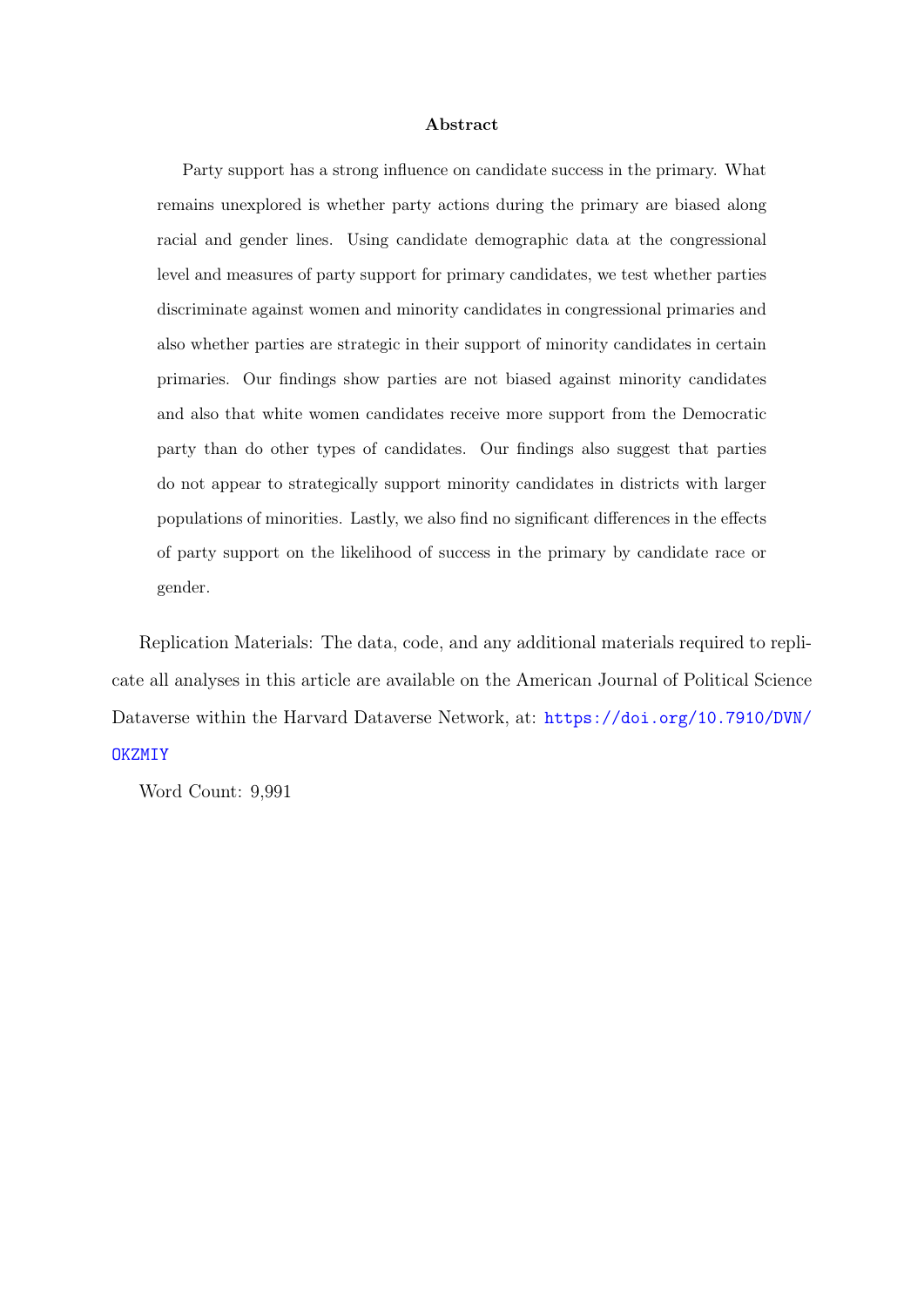(There) clearly needs to be more support of candidates from diverse backgrounds. The more we can have the national party and the decision makers understand that this is really the future of our country, then we will be moving in the direction we need." —Former Congressman Steven Horsford (D-NV)[\(Herndon,](#page-29-0) [2018\)](#page-29-0)

## Introduction

The American electorate has become increasingly diverse, with more women and minorities participating politically. This diversification of the population necessitates better representation. Race and gender representation establishes trust between these groups and government and improves the quality of representation for minorities and women [\(Banducci, Donovan and Karp,](#page-27-0) [2004;](#page-27-0) [Grose,](#page-29-1) [2011;](#page-29-1) [Mansbridge,](#page-30-0) [1999\)](#page-30-0). Yet, the electoral representation of minority groups and women lags behind the proportions of minorities and women within the US population. Women make up only roughly 20% of Congress, despite representing a larger share of the electorate than men. Additionally, 78% of Congress is non-Hispanic white, compared with only 62% of the country.

Part of the key to closing that representation gap may be party actions. Recent work has argued that parties are best conceptualized as an extended network of policy deman-ders whose actions are critical to the electoral prospects of candidates [\(Bawn et al.,](#page-27-1) [2012;](#page-27-1) [Cohen et al.,](#page-27-2) [2008;](#page-27-2) [Hassell,](#page-29-2) [2018](#page-29-2)b; [Koger, Masket and Noel,](#page-30-1) [2009;](#page-30-1) [Masket,](#page-30-2) [2009\)](#page-30-2). This work has shown that parties and the network surrounding the formal party organization play a substantive role in clearing the field and helping candidates win the nomination. Primaries are crucial in the pathway to elected office and parties help candidates at that step by providing electoral resources such as campaign funds, campaign staff, campaign information, and access to media that are harder to acquire outside of the party network [\(Dominguez,](#page-28-0) [2011;](#page-28-0) [Hassell,](#page-29-3) [2016,](#page-29-3) [2018](#page-29-2)b; [Masket,](#page-30-2) [2009;](#page-30-2) [Ocampo,](#page-30-3) [2018\)](#page-30-3).

Despite the importance of party support on candidate success, there has been little research on the impact of candidate race and gender on parties' support in the primary.<sup>[1](#page-1-0)</sup>

<sup>&</sup>lt;sup>1</sup>As we note in more detail later, there is also disagreement about how much parties support underrepresented candidates in the general election [\(Fraga and Hassell,](#page-28-1) [2018;](#page-28-1)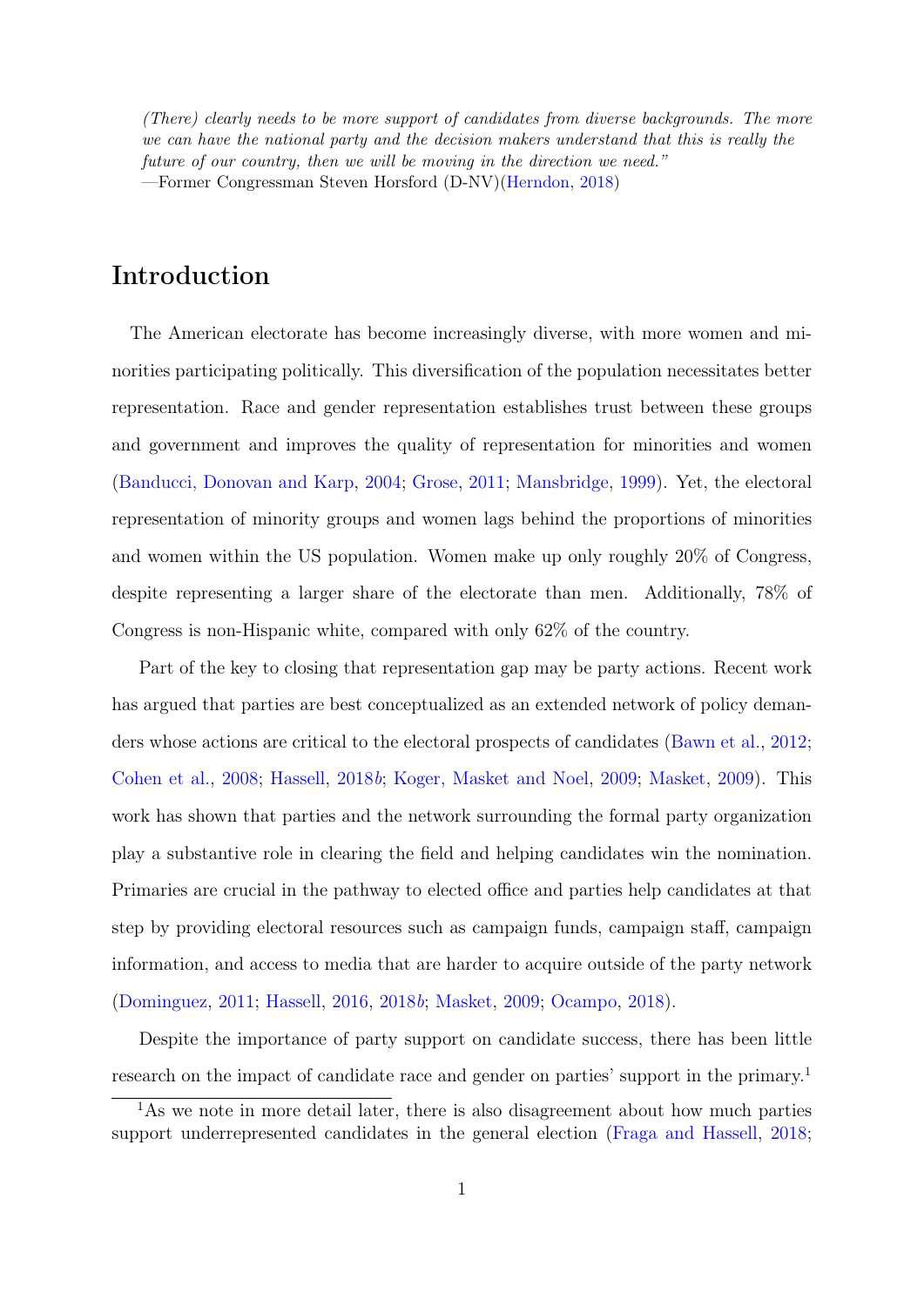While we know party support is critical for success in congressional primaries [\(Dominguez,](#page-28-0) [2011;](#page-28-0) [Hassell,](#page-29-2) [2018](#page-29-2)b; [Ocampo,](#page-30-3) [2018\)](#page-30-3), we know little about how party support varies across candidate race and gender and might, subsequently, contribute to the underrepresentation of these groups in elected office.

Given the importance of party support in the success of primary candidates and the paucity of research examining party support of candidates from underrepresented groups during this stage, in this paper, we examine the relationship between candidate race and gender and party support in congressional primary elections. Using data on the race and gender of all primary candidates between 2010 and 2014 and a measure of party support that quantifies the strength of the relationship between party congressional campaign committees and candidates, we evaluate how parties treat underrepresented candidates. In this paper, we test whether parties promote or discriminate against minority and women candidates, and also whether parties are strategic in which types of candidates they support in different types of districts. We also test whether minority and women primary candidates receive the same electoral benefits that come from party support.

We find that, during the primary election, race and gender by themselves do not have a negative effect on the levels of support from the party network that is crucial to success in the primary. Our findings suggest that party support during the primary election is not a hindrance to underrepresented candidates. While our results do not speak to other steps along the process to political office, our findings show parties are not discriminating against minorities and women at the primary election stage. In contrast, we find that Democratic Party elites are more supportive of women candidates. However, we find that these effects are limited to white women. Minority women do not receive the same bump in party support from Democratic Party elites.

Moreover, we also find that the support of the party network does not work differently for different types of candidates. Support from the party has the same positive impact on the likelihood of a candidate winning the primary, regardless of race and gender. [Theilmann and Wilhite,](#page-31-0) [1986\)](#page-31-0)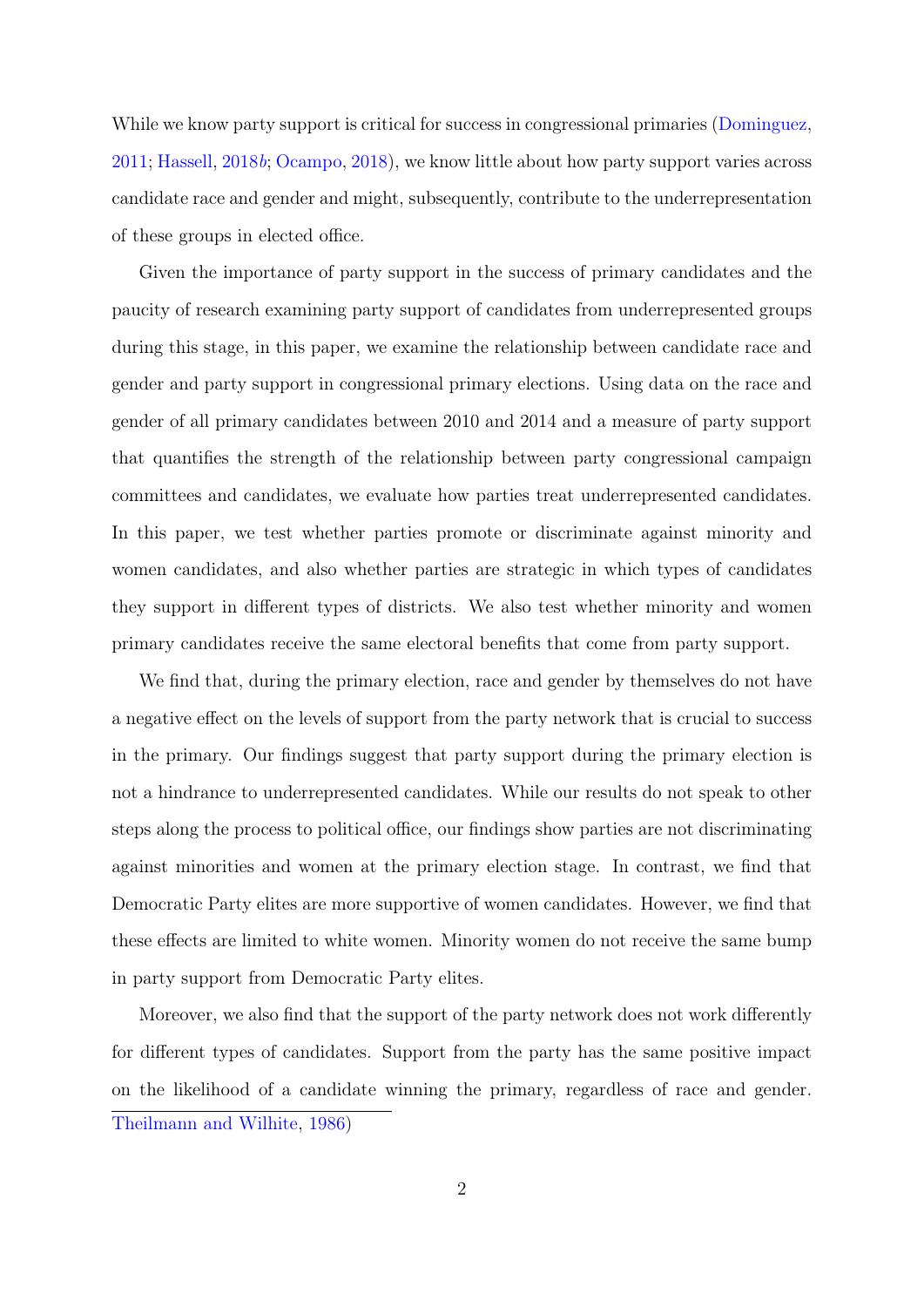In summary, our results show no discriminating effects against minority and women candidates by parties in the primary stage of the pathway to elected office. However, outside of Democratic support for white women, party elites and policy demanders within the parties are not leading efforts to mitigate the problem of underrepresentation.

## Party Support and Candidate Success

Traditionally, a candidate's decision to run for office and subsequent success has been considered largely candidate-driven [\(Jacobson and Kernell,](#page-29-4) [1981\)](#page-29-4). However, recent work has highlighted the key role of parties in facilitating candidate success in congressional primary elections [\(Dominguez,](#page-28-0) [2011;](#page-28-0) [Hassell,](#page-29-2) [2018](#page-29-2)b; [Ocampo,](#page-30-3) [2018\)](#page-30-3).<sup>[2](#page-1-0)</sup> This work has conceptualized parties as a network of policy demanders [\(Bawn et al.,](#page-27-1) [2012;](#page-27-1) [Koger, Masket](#page-30-1) [and Noel,](#page-30-1) [2009\)](#page-30-1) who coordinate together to achieve policy goals through control of party nominations [\(Bawn et al.,](#page-27-1) [2012;](#page-27-1) [Cohen et al.,](#page-27-2) [2008;](#page-27-2) [Dominguez,](#page-28-0) [2011;](#page-28-0) [Hassell,](#page-29-2) [2018](#page-29-2)b; [Herrnson,](#page-29-5) [2009\)](#page-29-5).

Although this party network involves a large number of individuals and groups outside the formal party organization, the parties' congressional Hill Committees (the Democratic Congressional Campaign Committee (DCCC) for Democrats and the National Republican Congressional Committee (NRCC) for Republicans), are the center of this coordinated effort to direct party support to particular favored candidates [\(Hassell,](#page-29-2) [2018](#page-29-2)b; [Herrnson,](#page-29-6) [1988,](#page-29-6) [2009;](#page-29-5) [Koger, Masket and Noel,](#page-30-1) [2009;](#page-30-1) [Kolodny and Dwyre,](#page-30-4) [2018\)](#page-30-4). Although the formal party organizations do not have the financial clout they once did, they continue to coordinate extended party network activity [\(Kolodny and Dwyre,](#page-30-4) [2018\)](#page-30-4).<sup>[3](#page-1-0)</sup>

In congressional primaries, support from the party network has a strong effect on

<sup>2</sup>Additional work has found similar effects of party support in primary races for Senate [\(Hassell,](#page-29-3) [2016\)](#page-29-3), Governor [\(Masket,](#page-30-5) [2011\)](#page-30-5), state legislature [\(Masket,](#page-30-2) [2009\)](#page-30-2), and in congressional general elections [\(La Raja and Schaffner,](#page-30-6) [2015\)](#page-30-6).

<sup>3</sup>See Herrnson [\(1988\)](#page-29-6), Kolodny [\(1998\)](#page-30-7), and Menfee-Libey [\(2000\)](#page-30-8) for details on the development of party Hill Committees as bundlers and coordinators of party activity in the 1970s and 1980s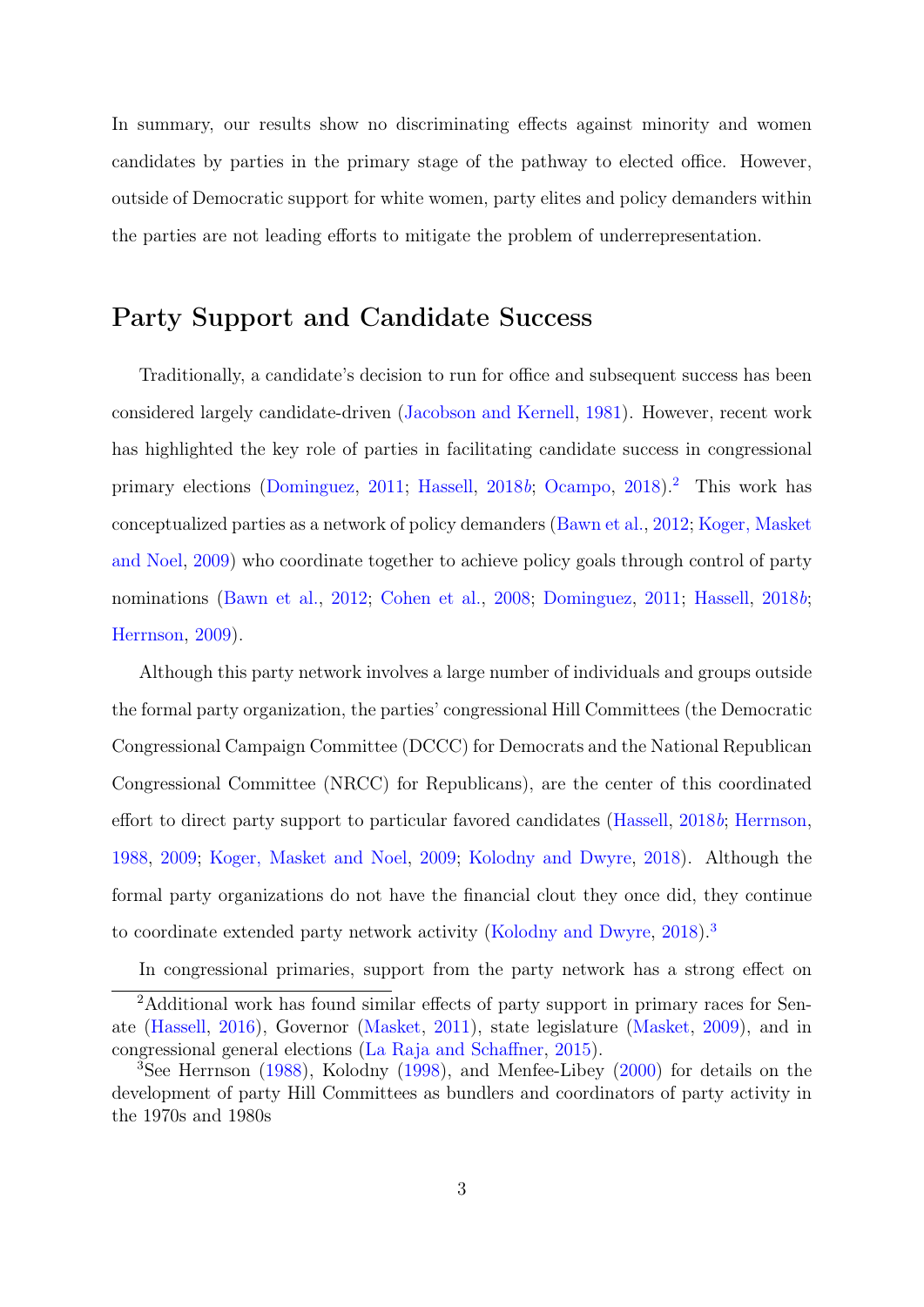increasing future candidate fundraising and on subsequent election success in the primary [\(Dominguez,](#page-28-0) [2011;](#page-28-0) [Hassell,](#page-29-2) [2018](#page-29-2)b). Party support provides access to experienced and competent staff and access to media connections that allow the candidate to better communicate the campaign's message [\(Grossmann and Dominguez,](#page-29-7) [2009;](#page-29-7) [Hassell,](#page-29-2) [2018](#page-29-2)b; [Masket,](#page-30-5) [2011;](#page-30-5) [Nyhan and Montgomery,](#page-30-9) [2015\)](#page-30-9). Access to this network of resources and donors is critical to the electoral success of challengers and non-incumbents [\(Desmarais,](#page-28-2) [Raja and Kowal,](#page-28-2) [2014;](#page-28-2) [Dominguez,](#page-28-0) [2011;](#page-28-0) [Hassell,](#page-29-2) [2018](#page-29-2)b).

#### Who Do Parties Support in the Primary?

Although we know party support matters for primary success, we have little knowledge about how race and gender influence access to that support during the nomination process. Instead of focusing on race and gender, research on variations in party support for certain types of candidates during primary elections has focused primarily on candidate ideology. The focus on ideology can be attributed to debates about the underlying motivations that parties have for supporting one candidate over another. One line of thought is that parties are pragmatic, supporting more moderate candidates who have better general election chances [\(La Raja and Schaffner,](#page-30-6) [2015\)](#page-30-6). Party elites often describe their support of one candidate over another in pragmatic terms [\(Hassell,](#page-29-2)  $2018b$  $2018b$ ).<sup>[4](#page-1-0)</sup> Recent scholarship, however, has suggested that parties are not pragmatic in their support of candidates in the primary and are better thought of as a network of policy demanding groups who tend to coordinate around candidates who are salient within their network in part because of the need to support a candidate who will champion their policy goals and in part because of the ease of coordination on a well-known entity within the network [\(Bawn et al.,](#page-27-1) [2012;](#page-27-1) [Hassell,](#page-29-8) [2018](#page-29-8)a; [Koger, Masket and Noel,](#page-30-1) [2009;](#page-30-1) [Masket,](#page-30-2) [2009\)](#page-30-2).

<sup>&</sup>lt;sup>4</sup>[Hassell](#page-29-8) [\(2018](#page-29-8)*a*) notes that party elites also often provide contradictory explanations for why parties support particular candidates. In interviews conducted with party elites, he notes both pragmatic motivations (finding a candidate who can win) and an insular search within the party network (finding known quantities who will facilitate collective party action) as reasons for supporting particular candidates over others.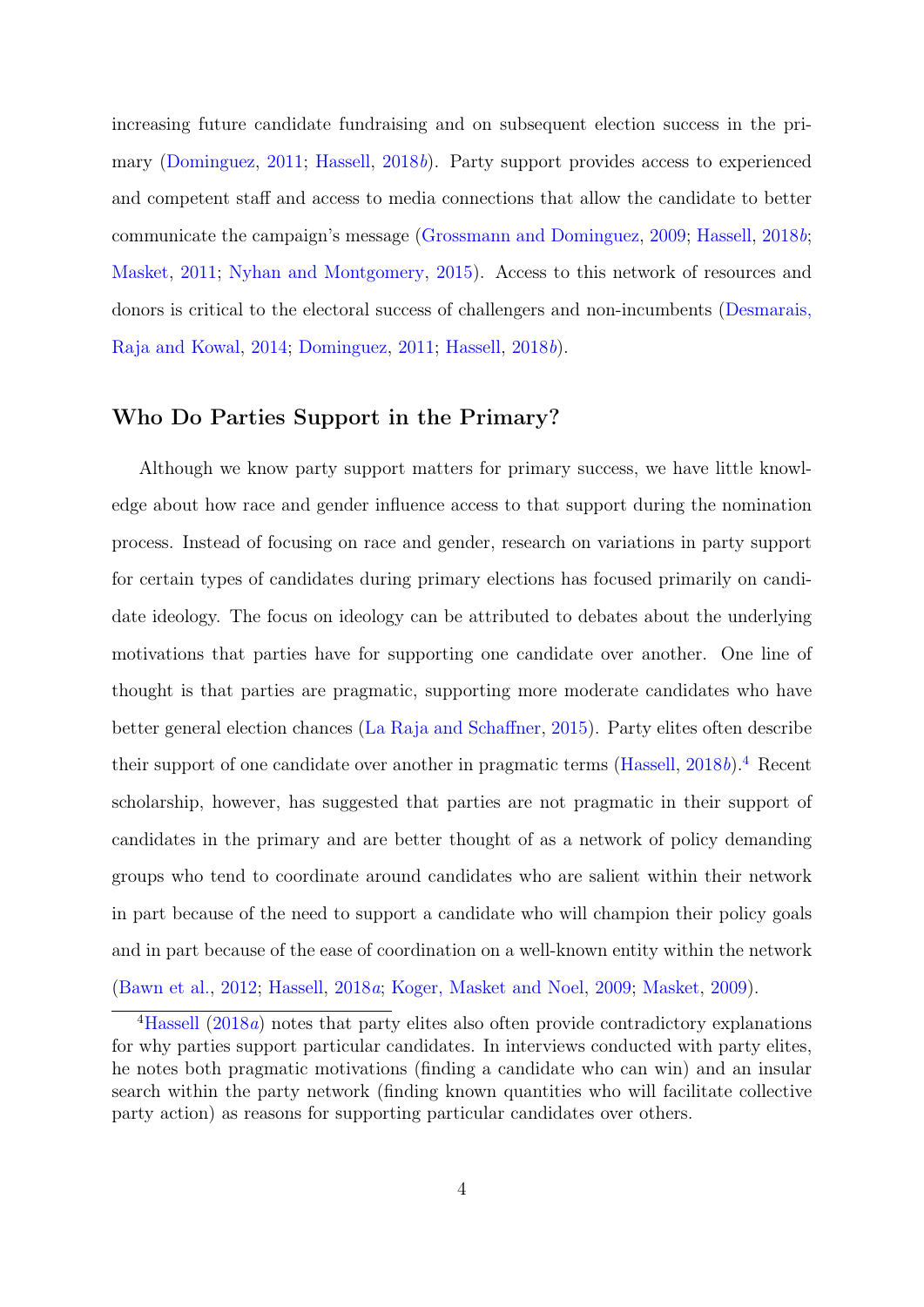What party coordination on these types of candidates means for the support of minority and women candidates provided by political parties in primary elections, however, is unclear. Minorities and women are not central figures in the party network. Party leadership in both parties remains predominately white and male. Moreover, both women and minorities may be perceived as less electable [\(Doherty, Dowling and Miller,](#page-28-3) [2019;](#page-28-3) [Gimenez](#page-28-4) [et al.,](#page-28-4) [2018\)](#page-28-4) However, recent work has highlighted efforts to make groups seeking better representation of women and minorities more central within the party [\(Crowder-Meyer](#page-27-3) [and Cooperman,](#page-27-3) [2018;](#page-27-3) [Herndon,](#page-29-0) [2018;](#page-29-0) [Sanbonmatsu,](#page-31-1) [2015\)](#page-31-1).

#### Party Support for Racial and Ethnic Minorities

While the primary explanations for minority underrepresentation has been centered on the voting behavior of whites and minority groups [\(Abrajano and Alvarez,](#page-27-4) [2010;](#page-27-4) [Reeves,](#page-31-2) [1997;](#page-31-2) [Terkildsen,](#page-31-3) [1993;](#page-31-3) [Williams,](#page-32-0) [1990;](#page-32-0) [Wong et al.,](#page-32-1) [2011\)](#page-32-1), we contend that this literature is missing an examination of a critical component to the success of a political candidacy: party support. As noted above, given the role parties play in getting candidates through the nomination process and into elected office, we seek to understand whether party discrimination at this point in the path to elected office also hinders the progress of minority candidates.<sup>[5](#page-1-0)</sup>

Historically, both parties have had fraught relations with racial minorities in their coalitions [\(Frymer,](#page-28-5) [2010\)](#page-28-5) and have struggled to attract and support more minority candidates as a means to win minority votes [\(Republican National Committee,](#page-31-4) [2013;](#page-31-4) [Wright Rigueur,](#page-32-2) [2015\)](#page-32-2). Beginning in the 1960s and 70s, and most recently in their postmortem on the 2012 election, Republican Party leadership has repeatedly called for stronger support of minority candidates within the party as a way to appeal to minority

<sup>5</sup>Other scholars have documented the biases of party elites earlier in the recruitment process [\(Doherty, Dowling and Miller,](#page-28-3) [2019;](#page-28-3) [Fox and Lawless,](#page-28-6) [2010\)](#page-28-6), but with the exception of Ocampo's [\(2018\)](#page-30-3) work that looks at the role of party support in majority-minority districts on the success of minority candidates in primaries in those districts, we are unaware of any work looking at party support of minorities or women in primary elections.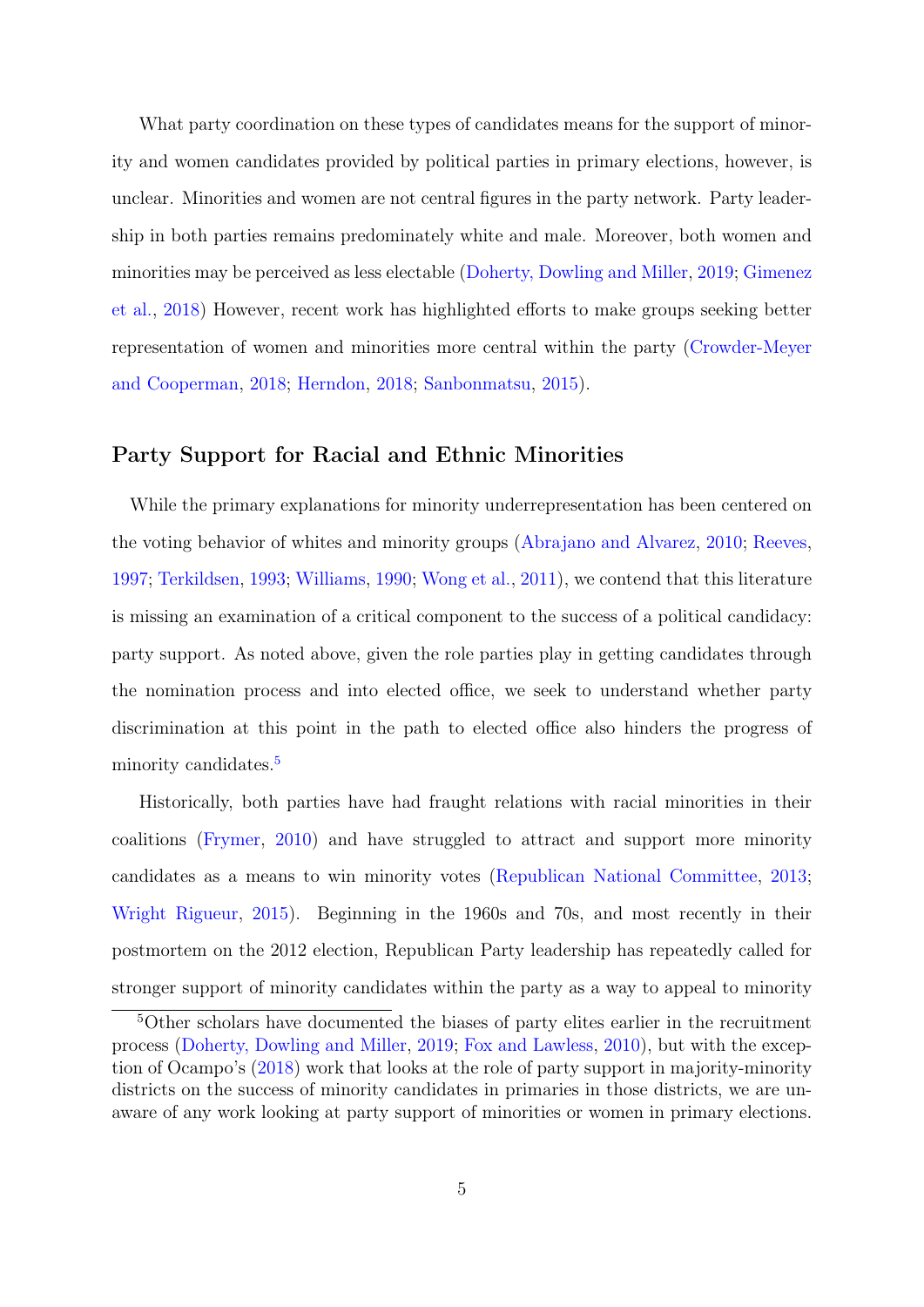voters [\(Republican National Committee,](#page-31-4) [2013;](#page-31-4) [Wright Rigueur,](#page-32-2) [2015\)](#page-32-2).<sup>[6](#page-1-0)</sup> Skeptics, however, have questioned the sincerity of these appeals [\(McCoy,](#page-30-10) [2016\)](#page-30-10).

Likewise, while Democrats have traditionally enjoyed more support from minority voters, some have questioned Democratic Party support for minority candidates. Leading up to the 2018 midterm elections, leaders in minority communities complained about the lack of support for minority candidates from Democratic leaders, arguing that "the party only supports nonwhite candidates in so-called 'minority districts,' where nonwhite voters outnumber their white counterparts" [\(Herndon,](#page-29-0) [2018,](#page-29-0) A1). Moreover, minority candidates success or struggles in majority Latino congressional districts can be attributed to support (or lack thereof) from the party [\(Ocampo,](#page-30-3) [2018\)](#page-30-3) and Latino candidates receive fewer party endorsements and the endorsements and support they do receive comes from sources that are less well connected to the national party [\(Ocampo and Ray,](#page-31-5) [2019\)](#page-31-5). Only in recent years have groups emerged within the Democratic Party that are focused on minority representation [\(Herndon,](#page-29-0) [2018\)](#page-29-0).

Recent research has also suggested that local leaders from both parties do not view minority candidates as electorally viable as white candidates (although that may be mitigated in certain minority-majority districts) [\(Doherty, Dowling and Miller,](#page-28-3) [2019\)](#page-28-3). Perceived general election viability is a critical component of party leaders' rationale for support of a congressional candidate in the primary [\(Hassell,](#page-29-8) [2018](#page-29-8)a).

Lastly, the limited research on party support of minorities in general elections has drawn differing conclusions. Scholarship on party support of minority candidates has found both that parties discriminate against minority candidates [\(Theilmann and Wil](#page-31-0)[hite,](#page-31-0) [1986\)](#page-31-0) and also that parties (specifically the Republican Party) are more supportive of minority candidates relative to their white counterparts [\(Fraga and Hassell,](#page-28-1) [2018\)](#page-28-1). In

<sup>&</sup>lt;sup>6</sup>In 1977, RNC Chair Bill Brock hired a consulting firm and charged them to recruit more minority candidates, saying "[The party needs to increase] the recruitment of Black candidates to seek public office at all levels as Republicans." [\(Wright Rigueur,](#page-32-2) [2015,](#page-32-2) 267). The RNC's post-mortem of the 2012 presidential election also highlighted the support of minority candidates, stating explicitly that "[the GOP] must recruit more candidates who come from minority communities" [\(Republican National Committee,](#page-31-4) [2013,](#page-31-4) 8).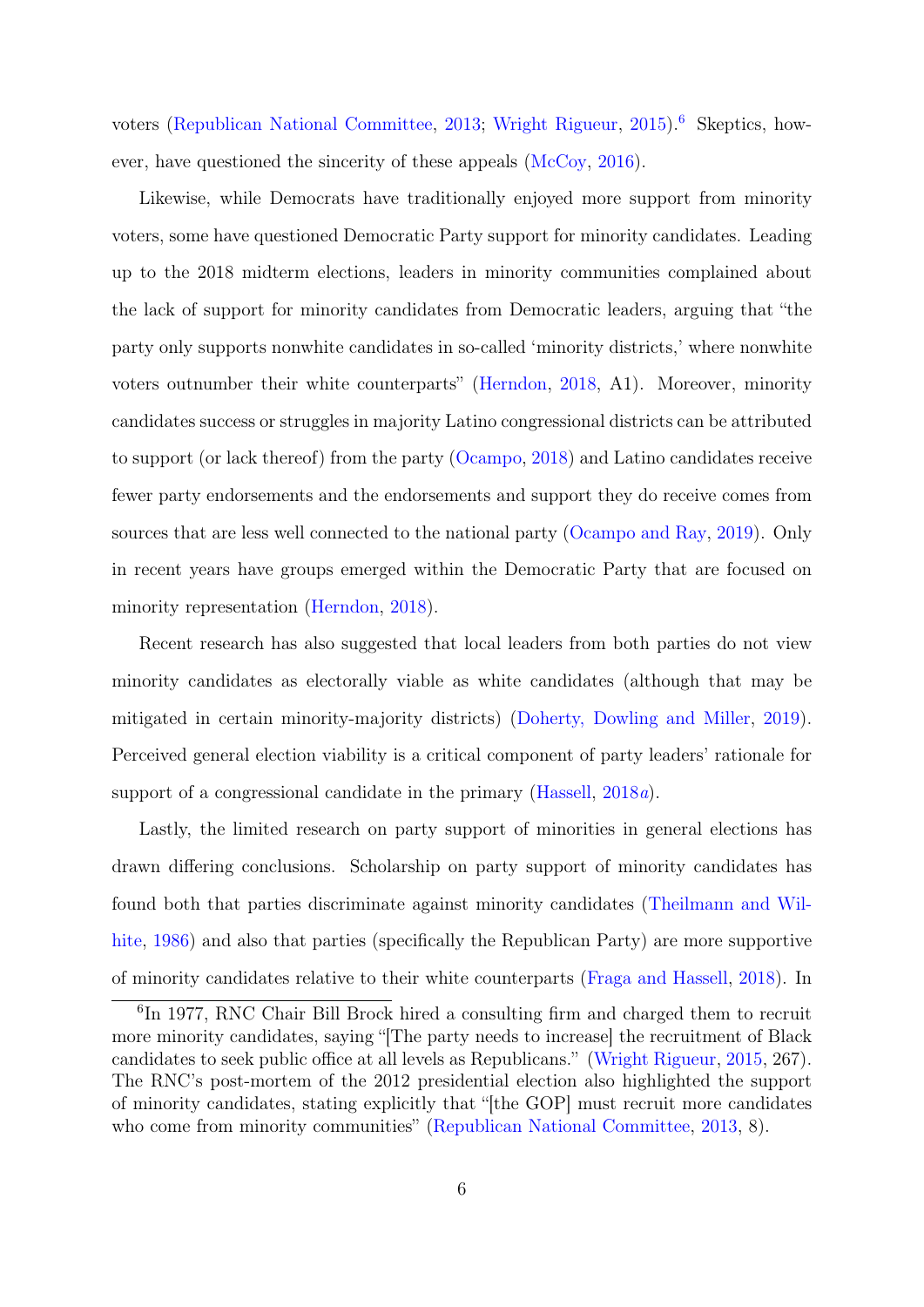short, there is no research that analyzes party support of minorities during the primary election process, and research about party support of minority candidates during the general election is inconsistent in its findings. Moreover, this previous research has also not considered how parties might be strategic in where they are willing to support minority candidates.

#### Party Support for Women

Since attaining voting rights almost 100 years ago, the fight for women's political representation, both descriptive and substantive, has become a major political issue. Research on the relationship between party institutions and women's representation has generally found that party elites show a bias in recruiting men as candidates over women [\(Crowder-Meyer](#page-27-5) [\(2013\)](#page-27-5); [Fox and Lawless](#page-28-6) [\(2010\)](#page-28-6); [Niven](#page-30-11) [\(2006\)](#page-30-11) but see [Doherty, Dowling](#page-28-3) [and Miller](#page-28-3) [\(2019\)](#page-28-3)), and that potential women candidates perceive party institutions as unsupportive of their potential as candidates, which may contribute to general difficulty in recruiting women candidates [\(Butler and Preece,](#page-27-6) [2016\)](#page-27-6). In other words, what parties do matters when it comes to providing a welcoming atmosphere for potential women candidates, and recruiting and running them in turn.

This evidence suggests that parties may be unsupportive of women candidates. Women overall are less likely to be recruited to run for political office by party elites [\(Fox and](#page-28-6) [Lawless,](#page-28-6) [2010;](#page-28-6) [Niven,](#page-30-11) [2006\)](#page-30-11). While women (holding candidate backgrounds constant) are not viewed as a less electable [\(Doherty, Dowling and Miller,](#page-28-3) [2019\)](#page-28-3), candidates with feminine traits are viewed by party elites as having lower electoral chances [\(Gimenez](#page-28-4) [et al.,](#page-28-4) [2018\)](#page-28-4).

However, there are also reasons to believe that parties may be supportive of women. In addition to advocating for more support of minority candidates, the GOP's 2012 postmortem also encouraged additional support of women candidates. However, as the partisan gender gap in voting has widened, with more women voting for Democrats and men supporting Republicans, a marked difference in the gender composition of the candi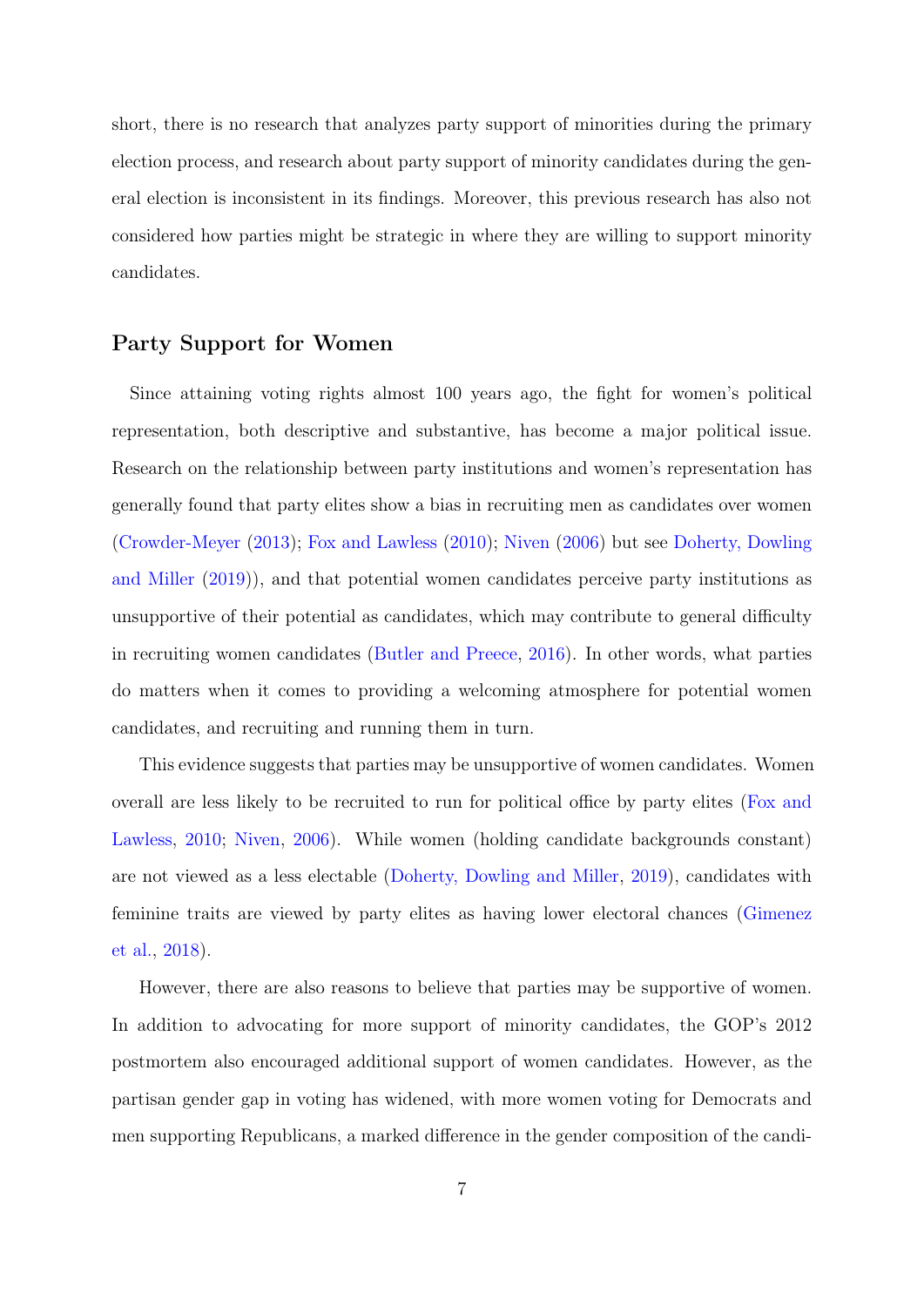dates of both parties has also emerged, with the Democratic Party fielding more women candidates and electing more women office holders than the Republican Party [\(Thomsen,](#page-32-3) [2015\)](#page-32-3). Women running in Democratic primaries outraise men but the same is not true for women running in Republican primaries [\(Kitchens and Swers,](#page-30-12) [2016\)](#page-30-12). Moreover, looking at the general election, compared to men, Democratic white women appear to receive more support from Democratic party elites [\(Fraga and Hassell,](#page-28-1) [2018\)](#page-28-1).<sup>[7](#page-1-0)</sup>

Additionally, some research on the relationship between the national political parties and women candidates suggests a strong role of policy demanders within the party in determining support for candidates. Specifically, groups committed to female representation have become extremely influential within the Democratic Party [\(Crowder-Meyer and](#page-27-3) [Cooperman,](#page-27-3) [2018\)](#page-27-3). This is reflected in major women-oriented political interest groups who are integral components of the extended network of the Democratic Party, such as Emily's List and the National Organization for Women (NOW).

This survey work has also indicated that liberal donors are more likely to recognize the work of women's groups within the party and are much more likely to report that gender issues motivate their decisions to donate to specific candidates than are conservative donors [\(Crowder-Meyer and Cooperman,](#page-27-3) [2018\)](#page-27-3).<sup>[8](#page-1-0)</sup> These policy demanders help recruit, train, and fund women candidates within the Democratic Party, providing access to the financial and other electoral resources available within the party networks [\(Crespin and](#page-27-7) [Deitz,](#page-27-7) [2010;](#page-27-7) [Crowder-Meyer and Cooperman,](#page-27-3) [2018;](#page-27-3) [Hannagan, Pimlott and Littvay,](#page-29-9) [2010;](#page-29-9)

<sup>7</sup>Along with the survey evidence detailed below, there is also some evidence that Democratic Party support for white women in the primary might be higher. In congressional primaries, party support predicts future candidate fundraising [\(Hassell,](#page-29-2) [2018](#page-29-2)b), and Democratic women consistently raise more money in the primary election period than their counterparts [\(Kitchens and Swers,](#page-30-12) [2016\)](#page-30-12). However, it is difficult to tell whether this effect is a result of party support as a number of aspects help increase campaign fundraising and campaign donors who also donate to party organizations make up only a small fraction of a primary candidate's fundraising.

<sup>&</sup>lt;sup>8</sup>Given the impact of social desirability and social norms on survey responses [\(Berin](#page-27-8)[sky,](#page-27-8) [1999,](#page-27-8) [2004\)](#page-27-9) and the norms of gender and racial equality within Democratic Party circles, it is important to confirm that behavior reported from survey research is consistent with the observed behavior of party elites during the primary.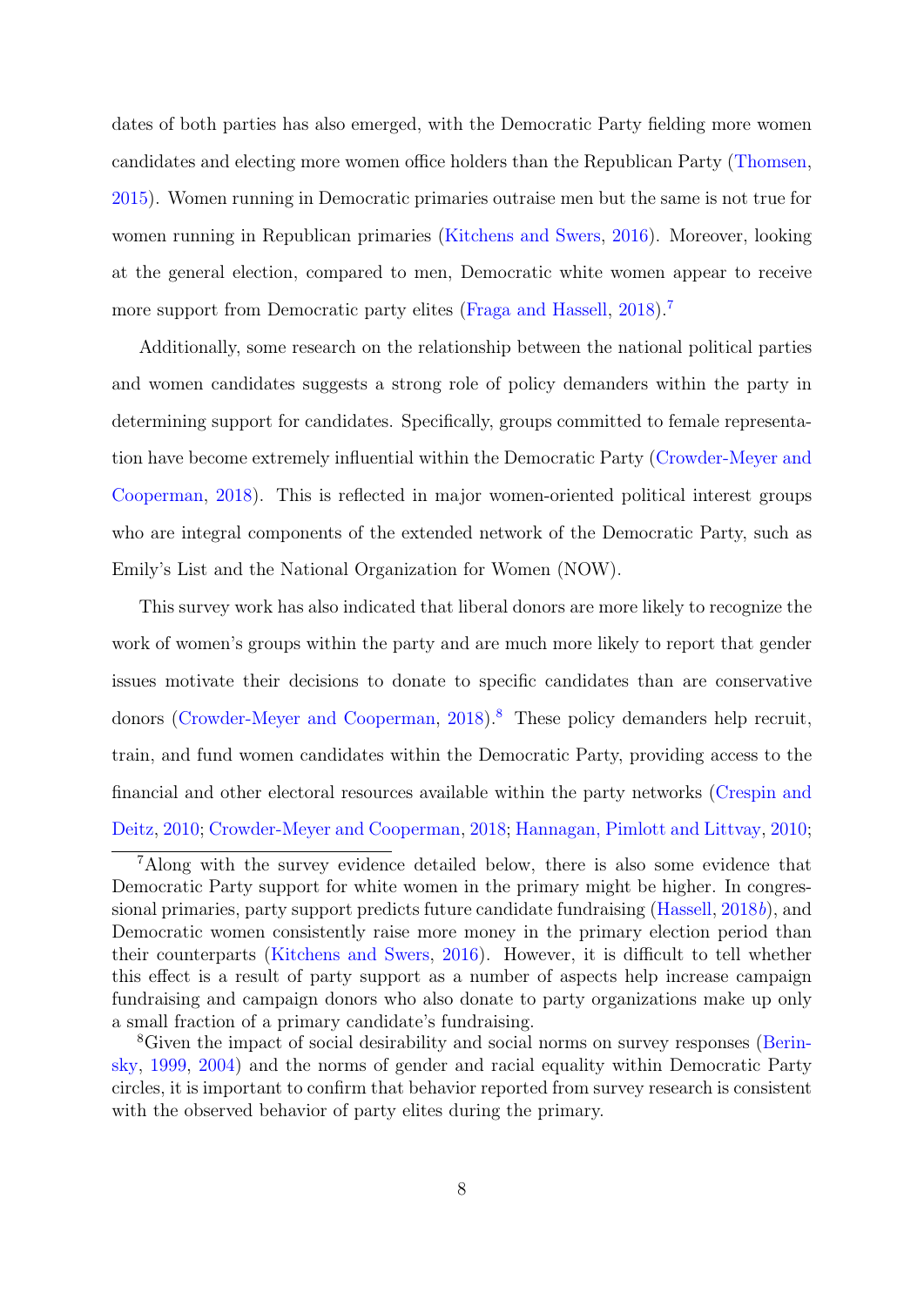#### [Pimlott,](#page-31-6) [2010\)](#page-31-6).

Within the Republican Party, on the other hand, comparable groups have been unable to achieve the same level of recognition and integration into the Republican Party network [\(Crowder-Meyer and Cooperman,](#page-27-3) [2018\)](#page-27-3). These findings suggest that both parties should behave differently when it comes to the candidates they promote —women's representation policy demanders have become a core part of the Democratic Party political structure, while similar groups are less influential in the Republican Party. These motivations can help us understand and predict differences between the actions of the two major parties in support of women candidates in primary elections.

## Party Support and Under Represented Candidates

What does this previous research suggest about how political parties might consider descriptive issues when determining which candidates to support? On one hand, some evidence suggests support for a theory that parties may discriminate by gender and race, whether intentional or non-intentional. Women and minorities are largely outside the "white old boys" club of the party elite decision makers and may not be the salient candidate on which party elites choose to coordinate [\(Hassell,](#page-29-8) [2018](#page-29-8)a). Indeed, research has shown that Latino candidates are less connected to national party networks and more reliant on local networks of support isolated from the party [\(Ocampo and Ray,](#page-31-5) [2019\)](#page-31-5).

Moreover, race and gender could also be seen by party leaders as impediments to a candidate's fortunes, especially for minorities facing potentially hostile white electorates [\(Hajnal,](#page-29-10) [2007;](#page-29-10) [Sigelman et al.,](#page-31-7) [1995;](#page-31-7) [Terkildsen,](#page-31-3) [1993\)](#page-31-3). Parties may want to appeal to the median white voter by supporting white candidates over potentially racially polarizing minority ones [\(Visalvanich,](#page-32-4) [2017\)](#page-32-4).

Likewise, while party elites have expressed desires to add gender diversity to their candidate slate, parties have generally recruited more men than women [\(Crowder-Meyer,](#page-27-5) [2013;](#page-27-5) [Fox and Lawless,](#page-28-6) [2010\)](#page-28-6) and are more likely to discourage women candidates from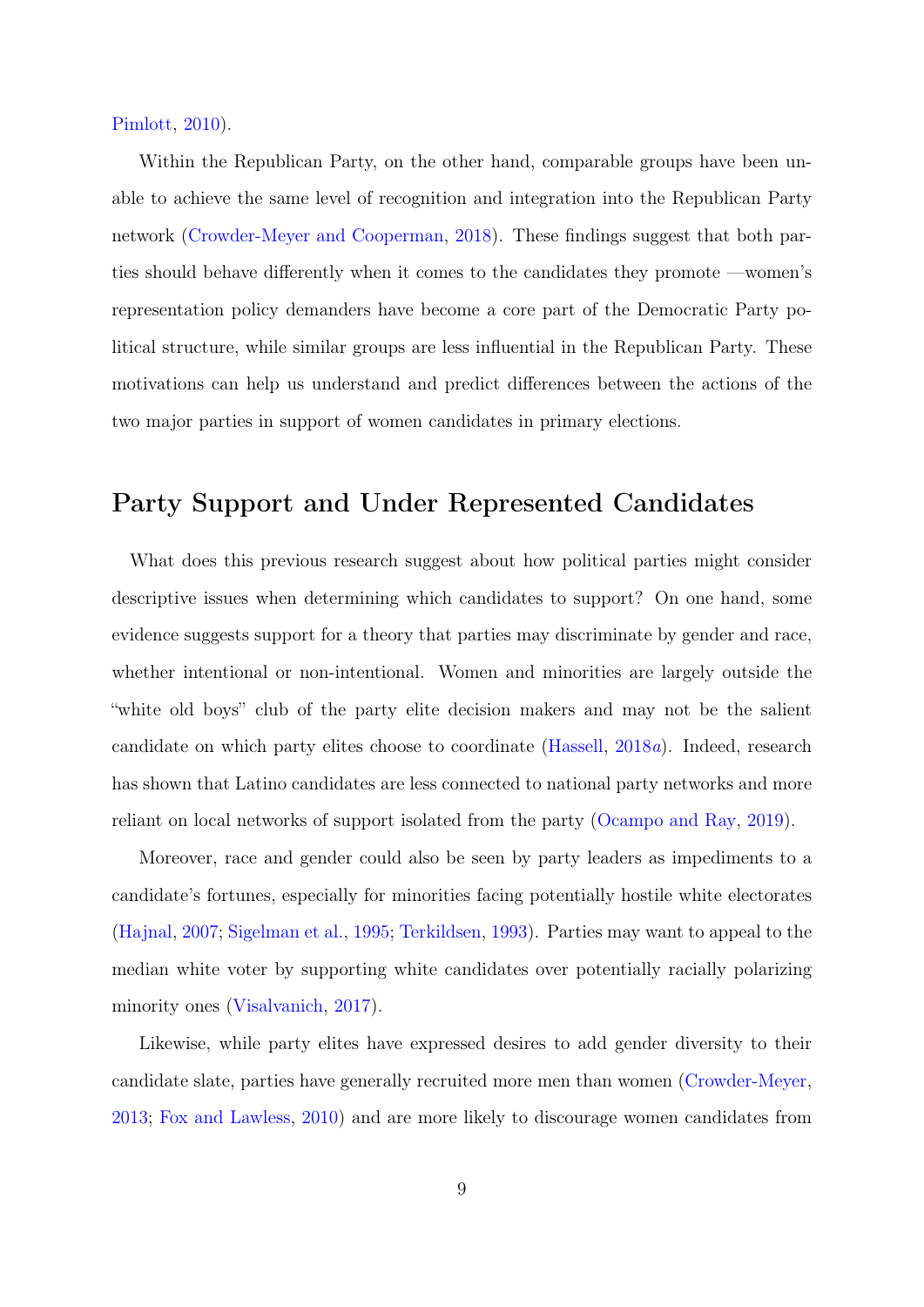running [\(Niven,](#page-30-11) [2006\)](#page-30-11). This could be the result of several factors, including primarily male party elites basing their recruitment strategies on "ideal" candidate characteristics that are in reality based on their own characteristics [\(Hassell,](#page-29-8)  $2018a$  $2018a$ ), but also the reality of perceptions that party institutions are unwelcoming of women candidates [\(Butler and](#page-27-6) [Preece,](#page-27-6) [2016\)](#page-27-6). Moreover, while party chairs do not view women candidates (while holding gendered traits constant) as less electorally viable [\(Doherty, Dowling and Miller,](#page-28-3) [2019\)](#page-28-3), feminine priorities and backgrounds do have perceived negative electoral consequences among party elites [\(Gimenez et al.,](#page-28-4) [2018\)](#page-28-4).

Parties Discriminate Hypothesis - Parties will provide less support for minority candidates and for women candidates when compared to white and male candidates.

On the other hand, parties have an incentive to promote racial and gender diversity among their ranks. Parties may have a pragmatic incentive to promote certain types of candidates in order to improve their party brand. In the past decades, GOP leadership has routinely stated interests in supporting and recruiting women candidates and candidates from minority backgrounds [\(Republican National Committee,](#page-31-4) [2013;](#page-31-4) [Wright Rigueur,](#page-32-2) [2015\)](#page-32-2).

Parties can use increased racial diversity of candidates to appeal to minority voters who value descriptive representation [\(Abrajano and Alvarez,](#page-27-4) [2010;](#page-27-4) [Dawson,](#page-28-7) [1994;](#page-28-7) [Wong](#page-32-1) [et al.,](#page-32-1) [2011\)](#page-32-1), or as a way to win over racially liberal white voters who are receptive to minority candidacies [\(Fraga and Leal,](#page-28-8) [2004\)](#page-28-8). In general elections, while Democratic party elites have neither promoted nor discriminated against minority candidates, minority GOP general election candidates receive higher levels of support from party elites than white candidates [\(Fraga and Hassell,](#page-28-1) [2018\)](#page-28-1). Some work suggests racially conservative Republicans may be more supportive of minority candidates who buck stereotypical expectations about black behavior [\(Karpowitz et al.,](#page-29-11) [2017;](#page-29-11) ?).

Likewise, parties may also have pragmatic incentives to promote women candidates. While voter turnout by gender has been found to be roughly equivalent, women voters tend to favor women candidates [\(Plutzer and Zipp,](#page-31-8) [1996\)](#page-31-8).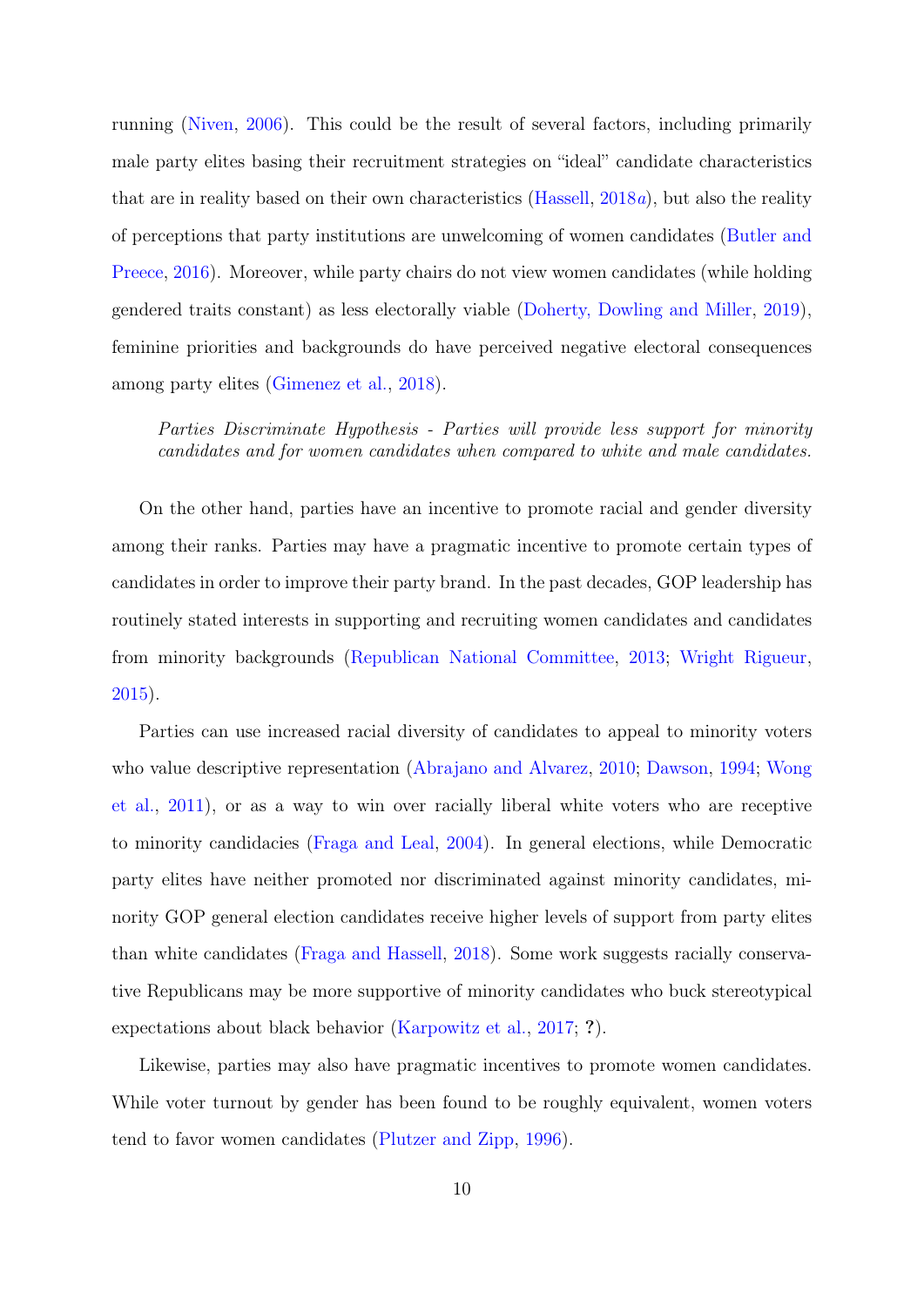If party actions are driven by the demands of policy oriented groups, we might also expect groups focused on women's representation to increase party support for women candidates, especially when those groups are better integrated into the extended party network [\(Crowder-Meyer and Cooperman,](#page-27-3) [2018\)](#page-27-3).

Parties Promote Hypothesis - Parties could provide more support for minority candidates and for women candidates when compared to white and male candidates.

A third possibility is that while parties might support white women, that support might not extend to minority women. While much work has been done on how the public and party institutions treat women candidates or minority candidates, there has been little work that has examined the intersection of race and gender in primary elections. As a result, how minority women might be treated differently by political parties has remained under-theorized.

Some work has hypothesized that the negative effects of both race and gender are combined to disadvantage minority candidates [\(Githens and Prestage,](#page-28-9) [1977\)](#page-28-9). Descriptive work examining where minority women are seeking office at the state legislative level shows that while minority women are often successful when they run for office, far fewer actually seek office [\(Shah, Scott and Juenke,](#page-31-9) [2018\)](#page-31-9), and that minority women do not feel supported by party networks [\(Sanbonmatsu,](#page-31-1) [2015\)](#page-31-1). Thus, another plausible hypothesis is that minority women may be treated differently than white women by party institutions.

Parties Promote Selectively Hypothesis - Gender will have a positive effect on the access to party support for white women, but not for minority women.

A fourth possibility is that parties may seek to promote racial minorities and women strategically within their ranks by aiming to promote candidates best able to win specific districts [\(Herrnson,](#page-29-5) [2009\)](#page-29-5). Thus, it is possible that parties treat descriptive representation instrumentally and rationally. As a result, another hypothesis that is that parties, perhaps due to their efforts to maximize the number of seats they hold [\(Aldrich,](#page-27-10) [1995;](#page-27-10) [Herrnson,](#page-29-6) [1988\)](#page-29-6), will support minority candidates in certain districts. Because descriptive representation remains a major concern of minority groups [\(Banducci, Donovan and](#page-27-0)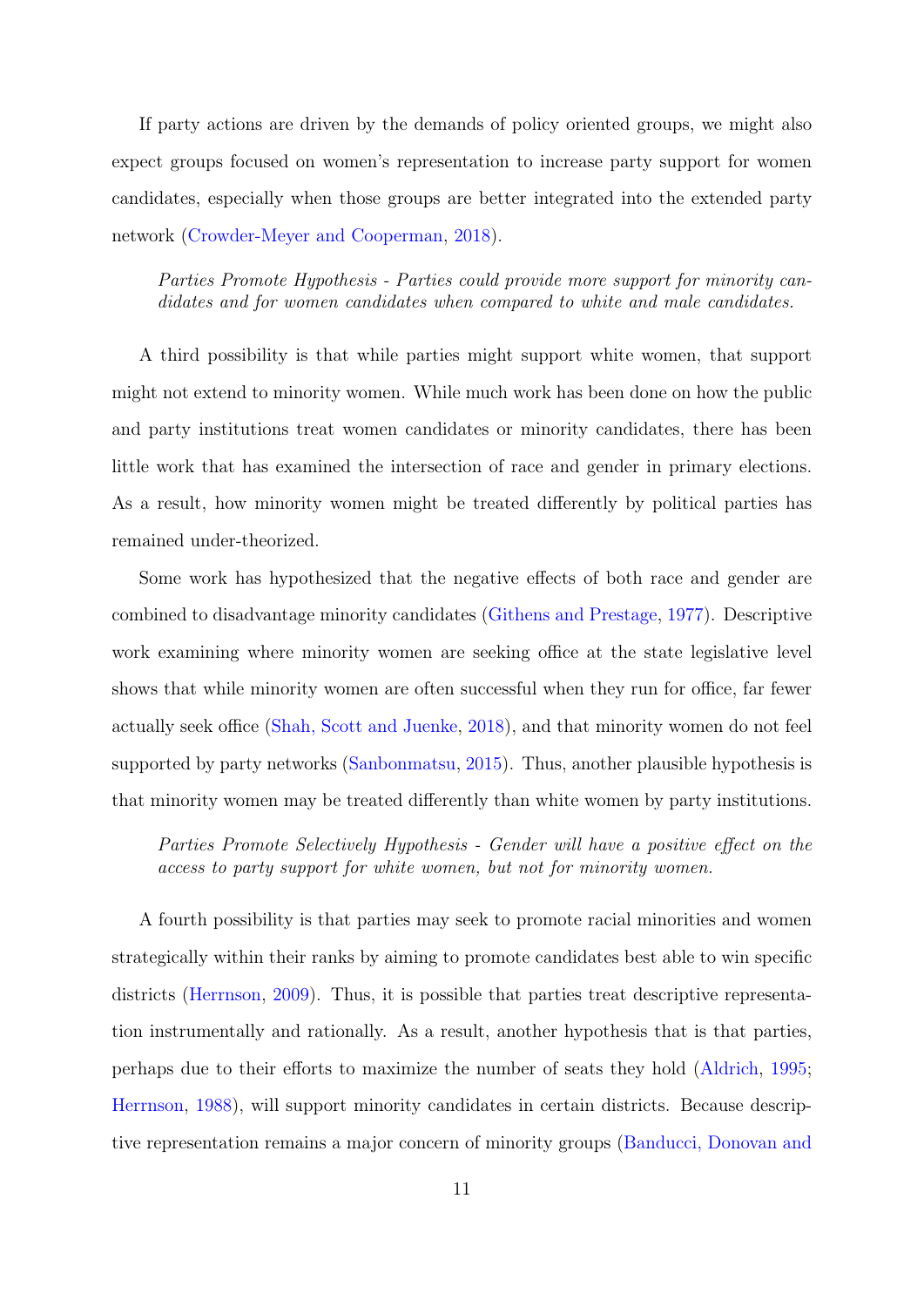[Karp,](#page-27-0) [2004;](#page-27-0) [Grose,](#page-29-1) [2011;](#page-29-1) [Mansbridge,](#page-30-0) [1999\)](#page-30-0), and districts with high proportions of ethnic minorities are more likely to elect co-ethnic representatives [\(Hajnal,](#page-29-10) [2007\)](#page-29-10), parties may attempt to promote candidates who match the characteristics of the district with the hope that those candidates will be able to appeal to racial groups of voters in the district. Parties may also, in turn, deny resources and access to minority candidates where they think candidate race my hinder the party's chances of winning the general election, likely in majority white districts.

Conditional Party Support Hypothesis - Parties will choose to promote minority candidates strategically in order to maximize the probability of winning. Parties will coordinate around a minority candidate when the district has a substantial minority population.

Finally, we must recognize the possibility that different parties may have different incentives. The presence of policy demanders within the Democratic Party who advocate for more women's representation may result in higher support for women candidates [\(Crowder-Meyer and Cooperman,](#page-27-3) [2018;](#page-27-3) [Kitchens and Swers,](#page-30-12) [2016\)](#page-30-12). Similarly, the Democratic Party has also relied on racial minorities as a core component of their coalition. Black voters have been a bedrock of the Democratic coalition since the Civil Rights era [\(Hajnal and Lee,](#page-29-12) [2011\)](#page-29-12), and Democrats have since incorporated Hispanic, Latino, and Asian voters [\(Abrajano and Alvarez,](#page-27-4) [2010;](#page-27-4) [Wong et al.,](#page-32-1) [2011\)](#page-32-1). The culture of both parties are asymmetric —with the Democrats increasingly large coalition of different interest groups, including different racial minority groups, women's interest groups, and LGBT voters, while Republicans have become resembled the conservative ideological movement that has been increasingly demographically white [\(Grossman and Hopkins,](#page-29-13)  $2016$ ).<sup>[9](#page-1-0)</sup> As such it might be reasonable to expect that Democrats and Republicans may be responsive to different incentives to promote women and minorities.

<sup>&</sup>lt;sup>9</sup>At the same time, minority Democrats have criticized the party for not being more supportive of minority candidates [\(Herndon,](#page-29-0) [2018\)](#page-29-0), while Republican party elites have consistently emphasized the need to reach out and support minority candidates [\(Wright Rigueur,](#page-32-2) [2015;](#page-32-2) [Republican National Committee,](#page-31-4) [2013\)](#page-31-4). There is even some research that has found that Republicans are more supportive of minority candidates in the general election [\(Fraga and Hassell,](#page-28-1) [2018\)](#page-28-1).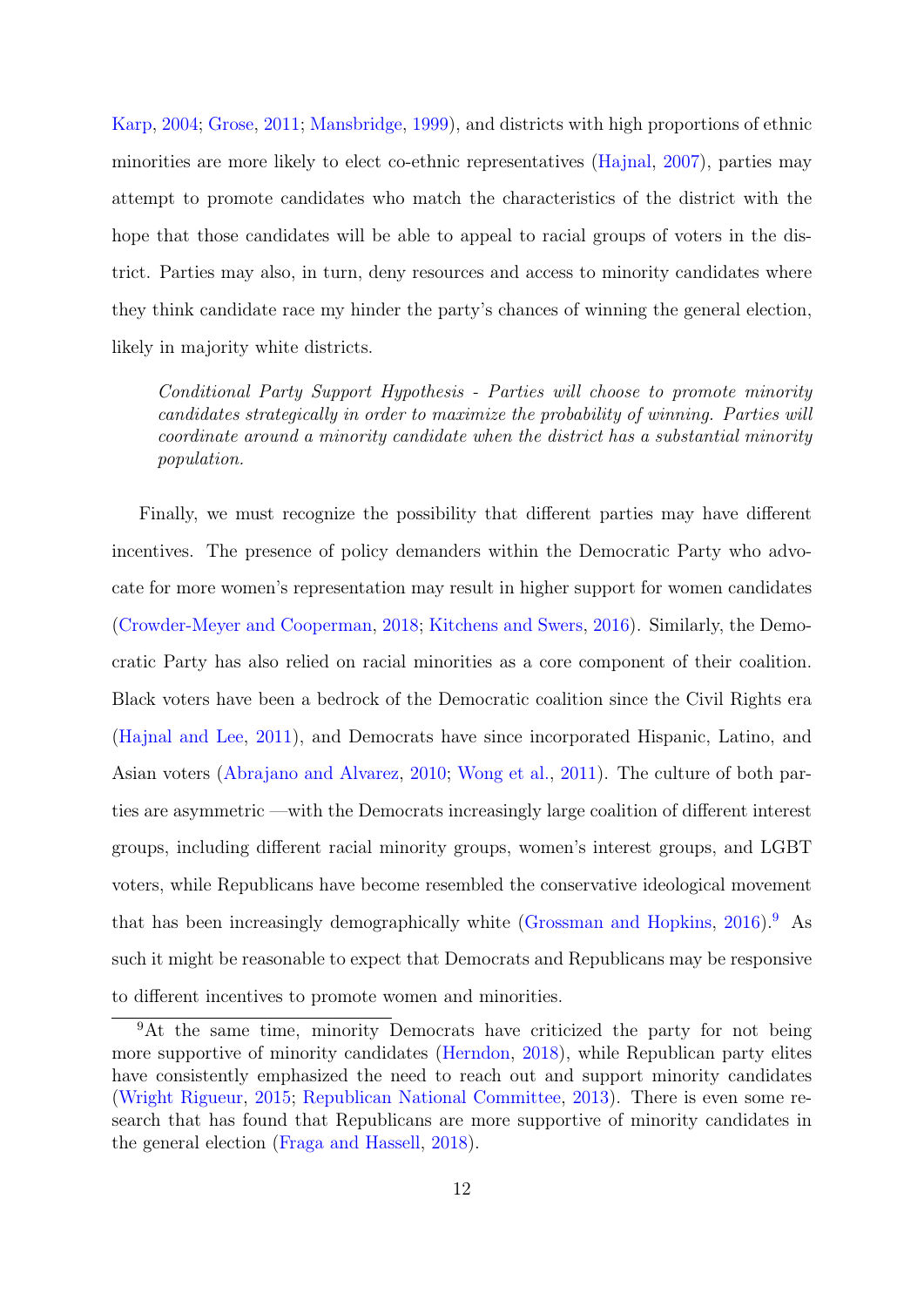The Party Differential Hypothesis - Democratic Party donor networks will be more supportive of minority and women candidates when compared to the Republican Party.

## Data

Given the range of different, yet all entirely plausible, hypotheses, laid out in the previous section, we rely on data about congressional candidates who ran in a Democratic or Republican primary election between 2010 and 2014 and a measure of party support that allows us to identify party preferred candidates in those primary election cycles and to examine how candidate race and ethnicity affects the level of support candidates receive from parties during the primary election.

Table [1](#page-33-0) shows the racial makeup for major party primary candidate running in primary elections for U.S. Congress between 2010 and 2014 Congressional primary elections. The racial background of each candidate was coded using information from candidate websites and other online information sources and was verified using names, pictures, and biographical information. While many minority candidates ran in Democratic primaries, a significant number of minority candidates also ran in Republican primaries. As shown in Table [1,](#page-33-0) 329 black candidates, 150 Latino candidates, and 76 Asian candidates ran in Democratic primaries between 2010 and 2014. Republicans had 113 black candidates,105 Latino candidates, and 42 Asian candidates that ran in Republican primaries over the same time period.<sup>[10](#page-1-0)</sup> There is enough diversity in the racial makeup of candidates in both parties to make cross-racial comparisons.<sup>[11](#page-1-0)</sup> In addition to candidate race, we also gathered information on candidate gender (shown also in Table [1\)](#page-33-0) and whether the candidate

<sup>10</sup>South Asian candidates were coded as "Asian".

<sup>11</sup>In the analysis that follows, we exclude candidates who ran in top two primaries because of difficulties identifying the importance and meaning of party support in these primaries where candidates that do not win can advance to the general election. For similar reasons, we also exclude candidates running in uncontested primaries. We also exclude candidates who did not raise enough money to register with the FEC. Including these candidates and setting party support and other variables to zero does not change the results.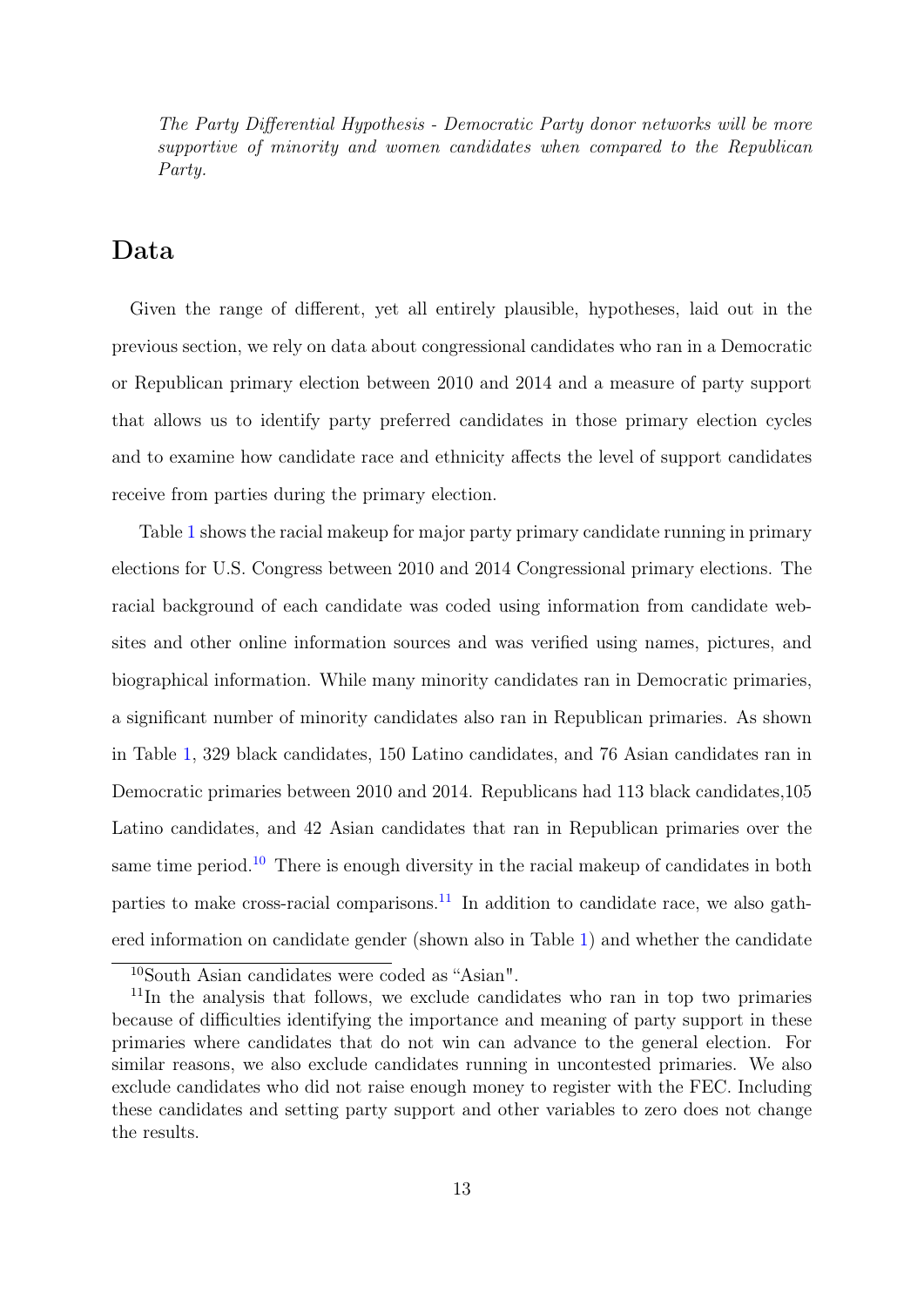held prior elected office.

#### [Table 1 about here]

Prior studies have attempted to operationalize party support by counting share of endorsements, but these measures have proven limited in their comparability across districts [\(Dominguez,](#page-28-0) [2011;](#page-28-0) [Ocampo,](#page-30-3) [2018\)](#page-30-3). In order to generate a measure of party support, we use a measure that counts the number of donors who donated money to both the candidate and the party's Congressional Campaign Committee (the DCCC for Democrats and the NRCC for Republicans). This measure captures the role of party organizations as located at the center of, and as coordinators of, the larger party network (see [Hassell](#page-29-3) [\(2016\)](#page-29-3) for more details on this measure and its validity in measuring party support during the primary election). Although media accounts ocassionally report party support of one candidate in a primary over another, most of what parties do in support of a candidate is clandestine and away from the public spotlight in order to retain a credible ability to deny that they have been involved in any process that might be labeled king-making.<sup>[12](#page-1-0)</sup>

The number of shared donors between a candidate and the national party Hill Committees quantifies qualitative accounts of the party organization at the center of a coordi-nated effort to connect preferred candidates with influential donors [\(Hassell,](#page-29-3) [2016,](#page-29-3) [2018](#page-29-2)b; [Herrnson,](#page-29-6) [1988;](#page-29-6) [Kolodny and Dwyre,](#page-30-4) [2018\)](#page-30-4). As they act behind the scenes, parties coordinate resources from influential donors to their preferred candidates [\(Herrnson,](#page-29-5) [2009;](#page-29-5) [Kolodny and Dwyre,](#page-30-4) [2018\)](#page-30-4).

This responsibility began in the 1980s as party organizations started raising more money than they could legally spend or transfer to candidates. As a result, the party Hill Committees began bundling money to candidates as a solution to that problem [\(Herrnson,](#page-29-6) [1988;](#page-29-6) [Kolodny,](#page-30-7) [1998\)](#page-30-7). Bundling is when organizations gather a large number of donations on behalf of another candidate, "bundles" these checks together, and then gives them to the candidate. Moreover, even if not involved in the formal bundling process, major

<sup>&</sup>lt;sup>12</sup>Previous research has shown that this measure strongly matches journalistic accounts of party support for a particular candidate in the primary [\(Hassell,](#page-29-3) [2016,](#page-29-3) [2018](#page-29-2)b).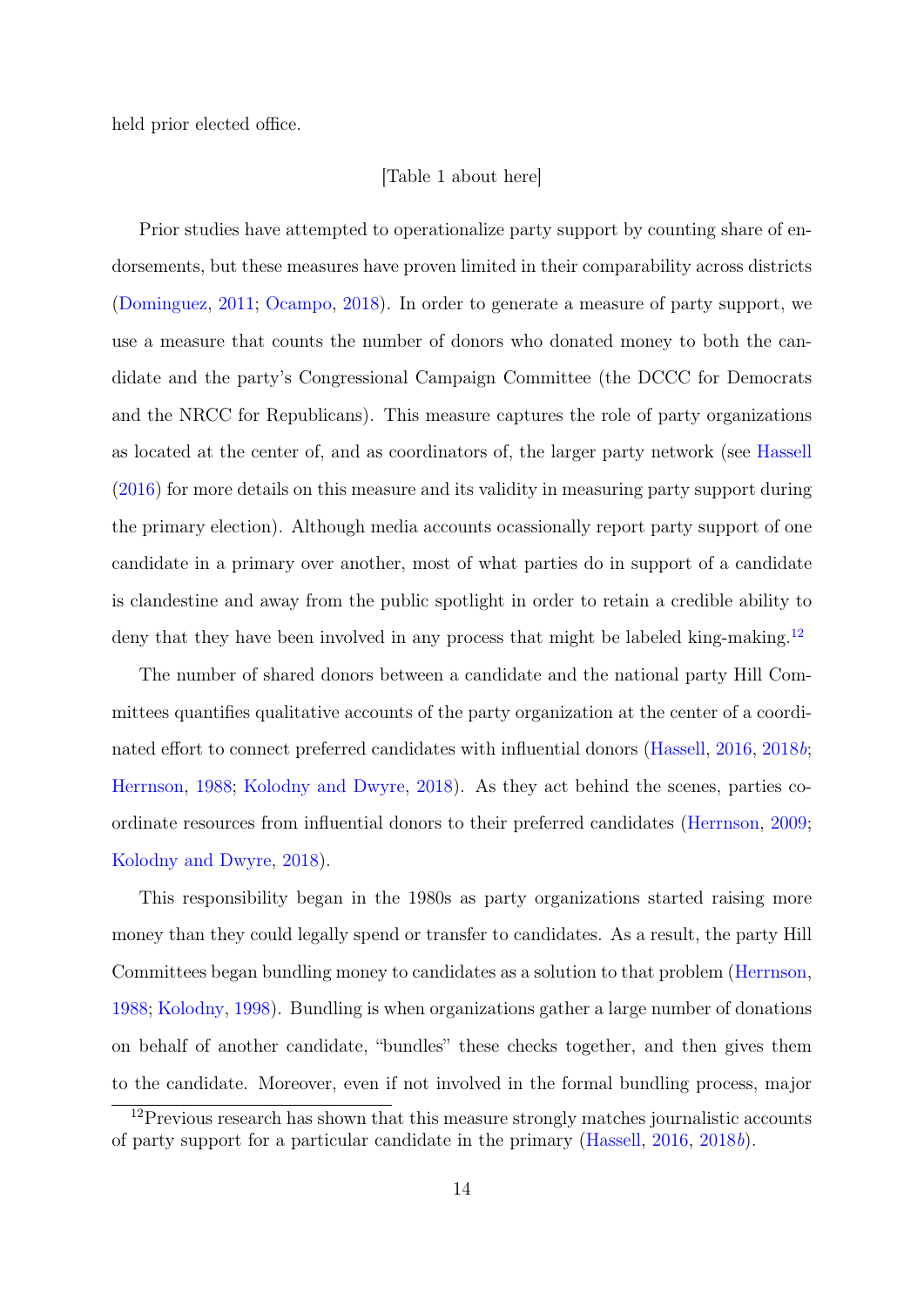party donors are acutely aware of the preferences of the national party when making their donations [\(Hassell,](#page-29-3) [2016;](#page-29-3) [Herrnson,](#page-29-6) [1988\)](#page-29-6). Thus, the measure of shared donors is a strong indicator of party support in the primary  $(Hassell, 2016)$  $(Hassell, 2016)$  $(Hassell, 2016)$ <sup>[13](#page-1-0)</sup> While explicitly measuring the number of shared donors with the party's Hill Committee, this measure is also reflective of other support in the form of campaign staff and other necessary electoral resources that flows between the party and the party's preferred candidate [\(Hassell,](#page-29-2) [2018](#page-29-2)b).

Most importantly, this measure incorporates a simple and broadly applicable measure of party support to a diverse array of candidates, thus allowing us to examine the relationship parties have with minority and women candidates running in the party's primary election across a vast number of congressional districts. While other research has looked at the affinity of male and female donors to give to candidates of a certain gender [\(Bar](#page-27-11)[ber, Butler and Preece,](#page-27-11) [2016;](#page-27-11) [Thomsen and Swers,](#page-32-5) [2017\)](#page-32-5), here we examine explicitly the ability of under represented candidates to gain access to party support which is crucial to candidate in winning the nomination.

## Findings

We start our analysis by examining at the average levels of party support as measured by donor relationship with the party's campaign committee for minority and women candidates, split by party. Table [2](#page-34-0) shows the distribution of party support broken down by party and the race and gender of the candidate.

We find that white women receive significantly more support than other candidate types. Consistent with one set of expectations, however, this higher level of support appears to be primarily driven by Democratic support of white women. Whereas white women receive more than twice the support of the average white man from the Democratic party, there is no substantive difference in the support for white women candidates among Republican Party elites. These results also suggest that minority women receive

<sup>&</sup>lt;sup>13</sup>Party support has a strong effect on the likelihood a candidate will drop out of the race and on the liklihood that a candidate will win the nomination [\(Hassell,](#page-29-2) [2018](#page-29-2)b).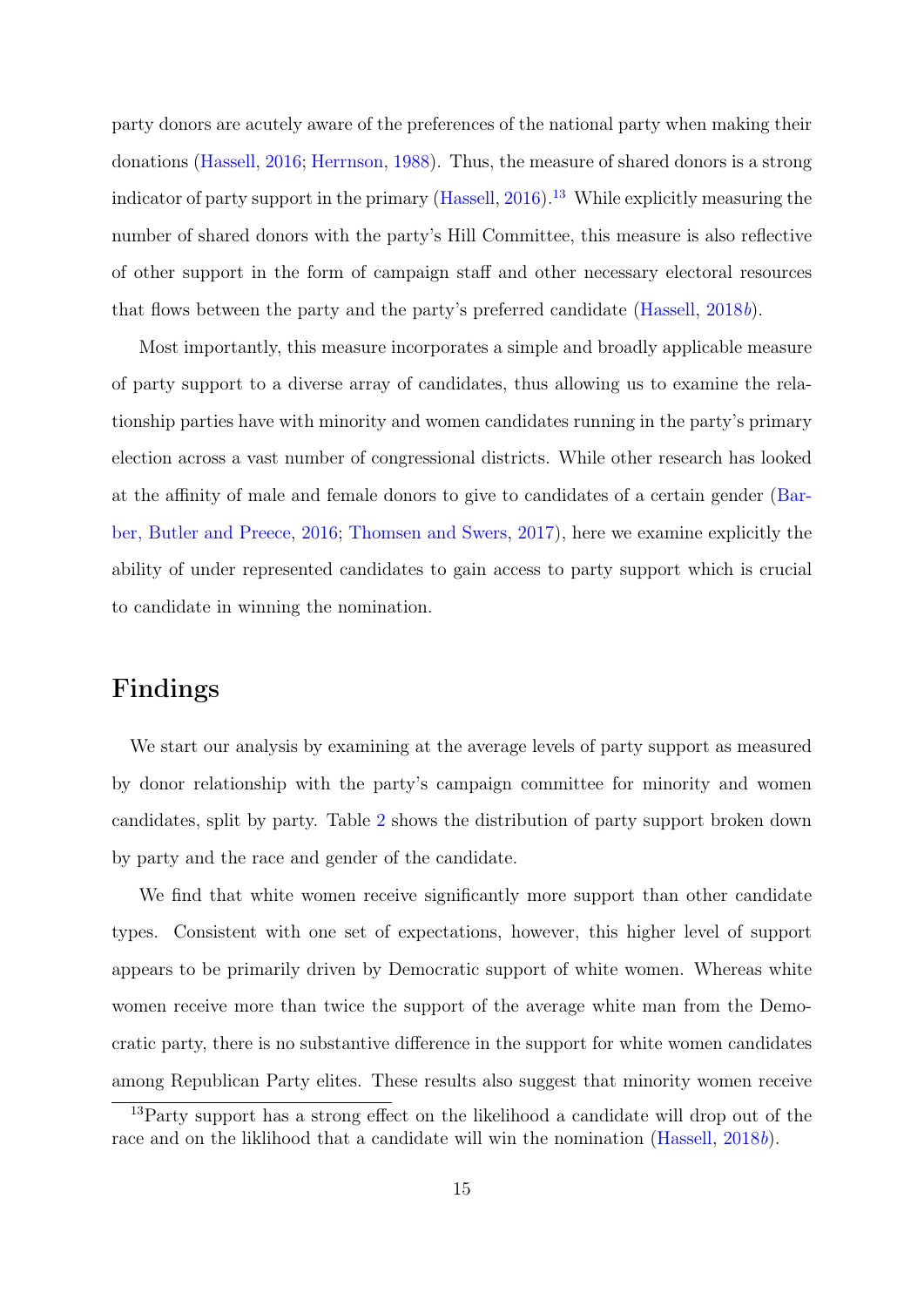significantly less support from Republicans than other candidates.

[Table 2 about here]

#### Party Support of Women and Minorities

These results do not take into account other contextual factors that may influence party support, such as incumbency, whether the candidate held previous office, and district demographics. Relying on these bivariate differences in means disregards variations in where different candidates choose to run and their previous electoral experience, both of which should influence party support  $(Hassell, 2018b)$  $(Hassell, 2018b)$  $(Hassell, 2018b)$  $(Hassell, 2018b)$ <sup>[14](#page-1-0)</sup> Including other contextual factors in our model also allows us to test the conditional party support hypothesis by looking at the interaction between minority status and the proportion of the district that non-white.

Table [3](#page-35-0) reports the results of a model with fixed-effects at the primary race level. Because of differences in party support across primary races, we use a fixed-effects model.

<sup>&</sup>lt;sup>14</sup>Because of the vast number of congressional primaries each year, many of which take place in districts that are safe for one party or another, parties may not be able to evaluate each candidate running in each primary individually. As such, in many cases, they may rely on heuristics, such as previous candidate experience, to decide which candidate to support. Previous research has found that party support and measures of candidate viability move together in House primaries. In these contests, both general support of the candidate and support from the party are interdependent, much of which is driven by candidate quality. When there are clear differences in candidate quality, parties have a strong incentive to support the clearly better candidate. However, in competitive districts where there is no clear difference in the quality of the candidates running in the primary, party support is not dependent on candidate quality nor on perceived candidate viability. In these races, parties are not just rallying around an already viable candidate but rather are choosing candidates based on other factors [\(Hassell,](#page-29-2) [2018](#page-29-2)b). It might be these races where we might expect the biggest differences in party support by race and gender because candidate quality, which might otherwise drive party support, is equal between candidates. Moreover, it is these primary races where party efforts are largely focused because of the perceived potential for an expensive and divisive primary that would potentially harm the eventual nominee and the competitive nature of the congressional district. However, when we look at those races specifically (as we do in the online appendix in Table A1), we find no significant differences from the results we present here.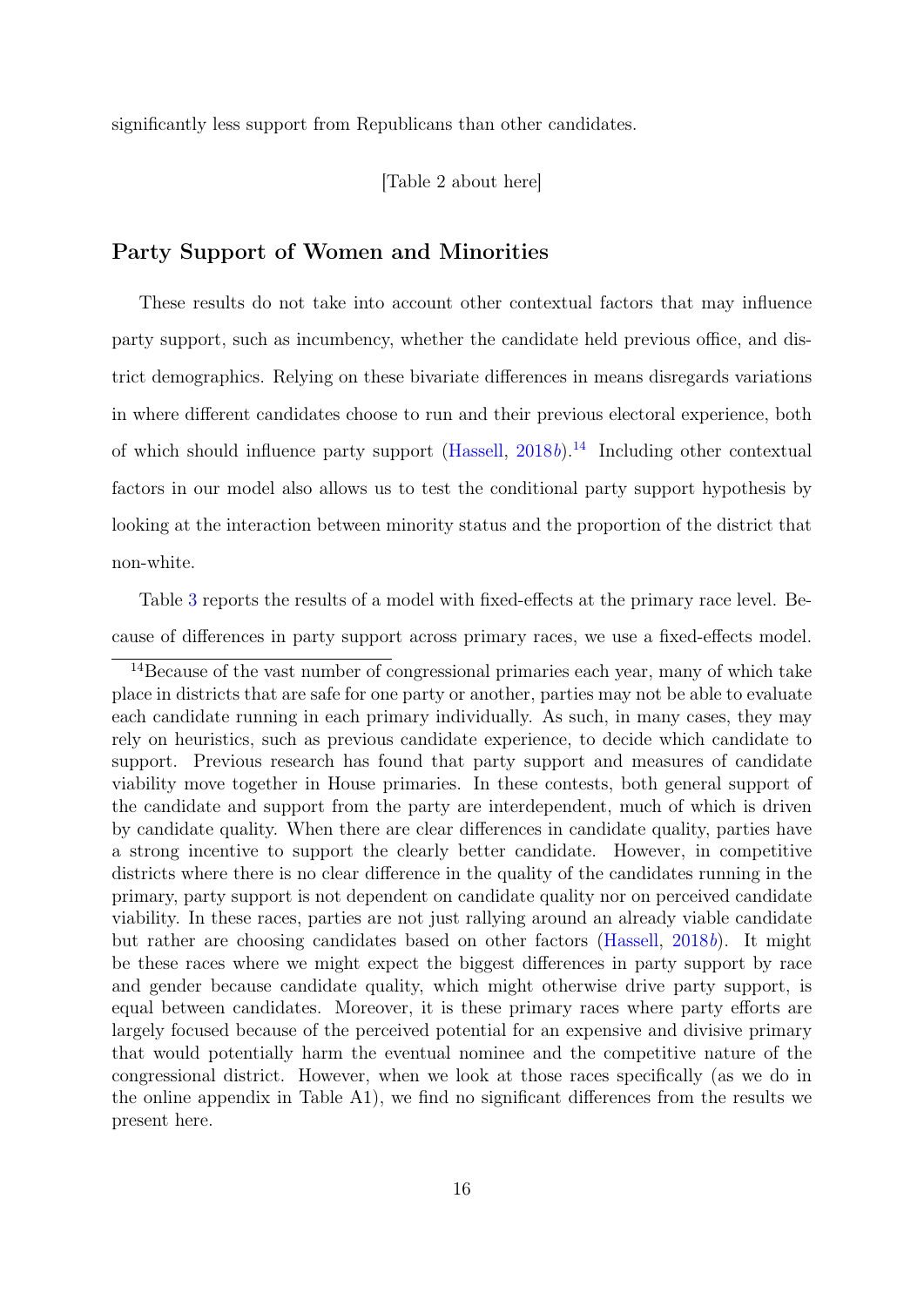This allows us to account for all the contextual factors (most notably both congressional district competitiveness and also the different financial costs associated with running in different congressional districts) that might also impact party support in a particular congressional primary. The remaining effects displayed are the direct result of the candidate characteristics of those candidates running in the primary.

We also ran models with just candidates running in primaries without incumbents and models with just incumbents because we might expect incumbents, who are more likely to be white men, to have more access to party support (?[Kolodny,](#page-30-7) [1998\)](#page-30-7). These models, which are available in Table A2 in the online appendix, show no significant or substantive variation from the results presented here.

#### [Table 3 about here]

As shown in Table [3,](#page-35-0) we find no evidence of party discrimination or support of minority candidates in the primary. In contrast to findings from previous decades [\(Theilmann](#page-31-0) [and Wilhite,](#page-31-0) [1986\)](#page-31-0), we do not find that parties discriminate against minority candidates. White candidates do not receive substantially or significantly more support from parties than do their minority counterparts. We also find no differences in party support for minority candidates by party. Both Republicans and Democrats do not provide significantly more or less support to minority candidates.<sup>[15](#page-1-0)</sup>

<sup>15</sup>Other work has found that minority candidates receive more support from individuals and groups that are outside the party network [\(Ocampo and Ray,](#page-31-5) [2019,](#page-31-5) [2017\)](#page-31-10). This work, however, has focused almost entirely on endorsements and other publicized support. However, one possibility is that minority candidates are receiving party support, but that support is disproportionately smaller relative to their overall support. In this case, it might be that minority candidates receive equal support from the party as measured by the number of shared donors, but that in order to receive that support minority candidates are raising substantially more money from other sources. In Table A4 in the online appendix, we examine whether race and gender influence the amount of support from party connected donors that a candidate receives relative to the total number of donors who have donated to their campaign. Using this alternative measure, we find no substantive differences from the findings that are reported here although the effect for white women Democratic candidates does not quite reach statistical significance  $(p<0.11)$ . If anything, this only reinforces the idea that party support of women candidates appears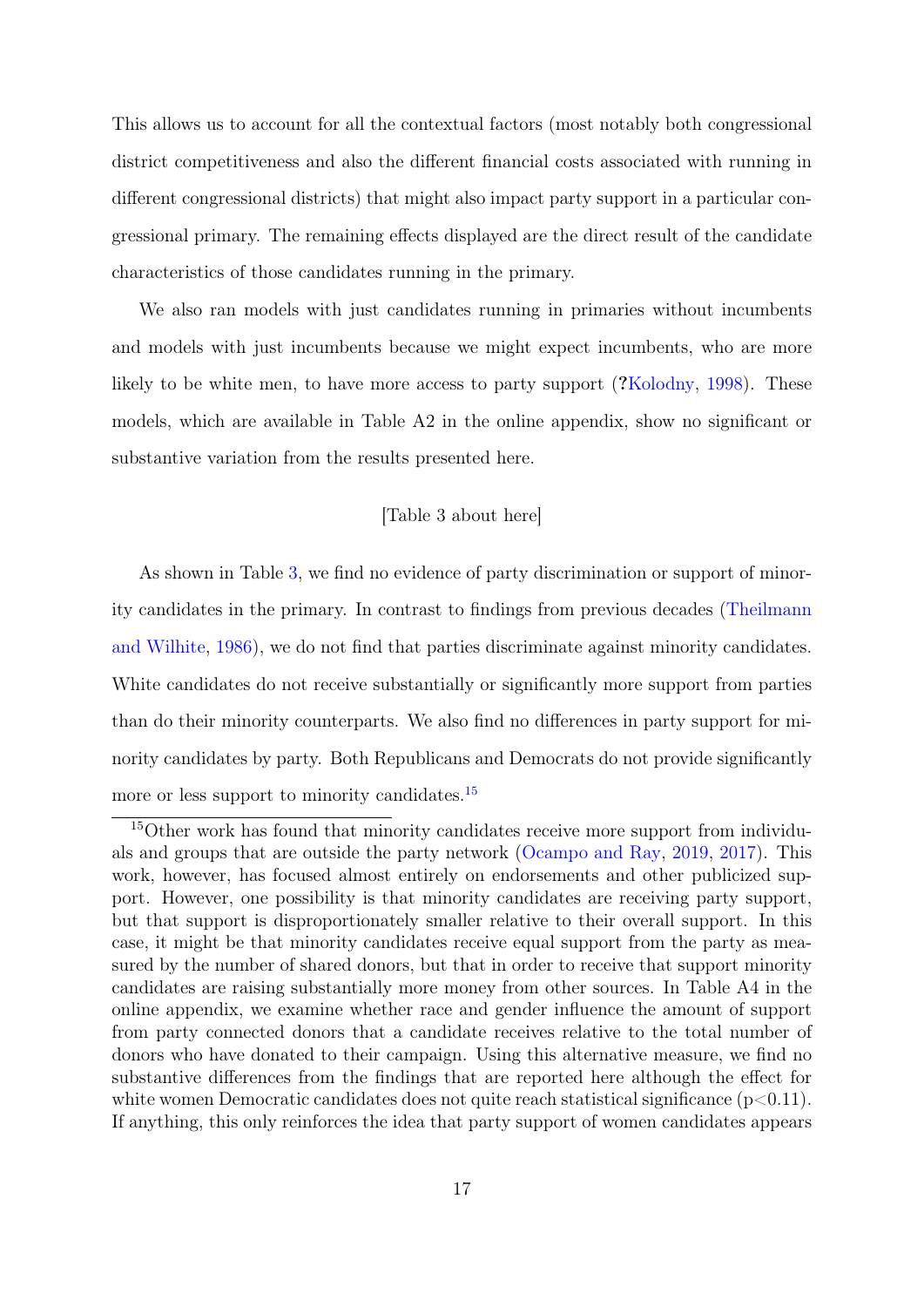We also examined the possibility that that minority candidates are only discriminated against when facing opponents who are white or that women are only discriminated against when facing opponents who are men. While the fixed effects model takes the primary competition into account, it does not identify individual effects for those components. We choose to use fixed effects in the models in the text because Hausman-style tests reveal significant bias in the coefficients in random effects models with this data [\(Kennedy,](#page-29-14) [2008\)](#page-29-14). In the online appendix in Table A5 we use a random effects model, despite the biases that such a model introduces to the coefficient estimates, to get a sense of the effects of support for minority and women candidates in the context of the race and gender of their opponents. We find no significant or substantive differences from what is reported here in the text.

We also investigate the possibility that party support to minority candidates is contingent on the demographics of the district. If district demographic influences the decision to support minority candidates, we should see a negative coefficient for interactions between percentage white in a district and candidate race. This would indicate that increasing numbers of minorities in a district leads to more party support for minority candidates (and less party support for white candidates). As Table [3](#page-35-0) illustrates, differences in party support for minority candidates do not vary significantly by district demographics. There is no variation in party support of minority or white candidates by the racial demographics of the district. As shown in the second and third columns of Table [3,](#page-35-0) there no effects of conditional support for minority candidates for either Democrats and Republicans. For both parties, minority candidates running in minority districts are not more likely to receive support from the party.

We also ran an additional model that included district demographic interactions with the full variety of candidate ethnicities. This model (shown in Table A3 in the online to be driven by the support of groups such as Emily's List that are well-connected to the party network whose support connects a candidate both to donors inside the party network while also simultaneously boosting their candidacy among donors not well-connected to the party.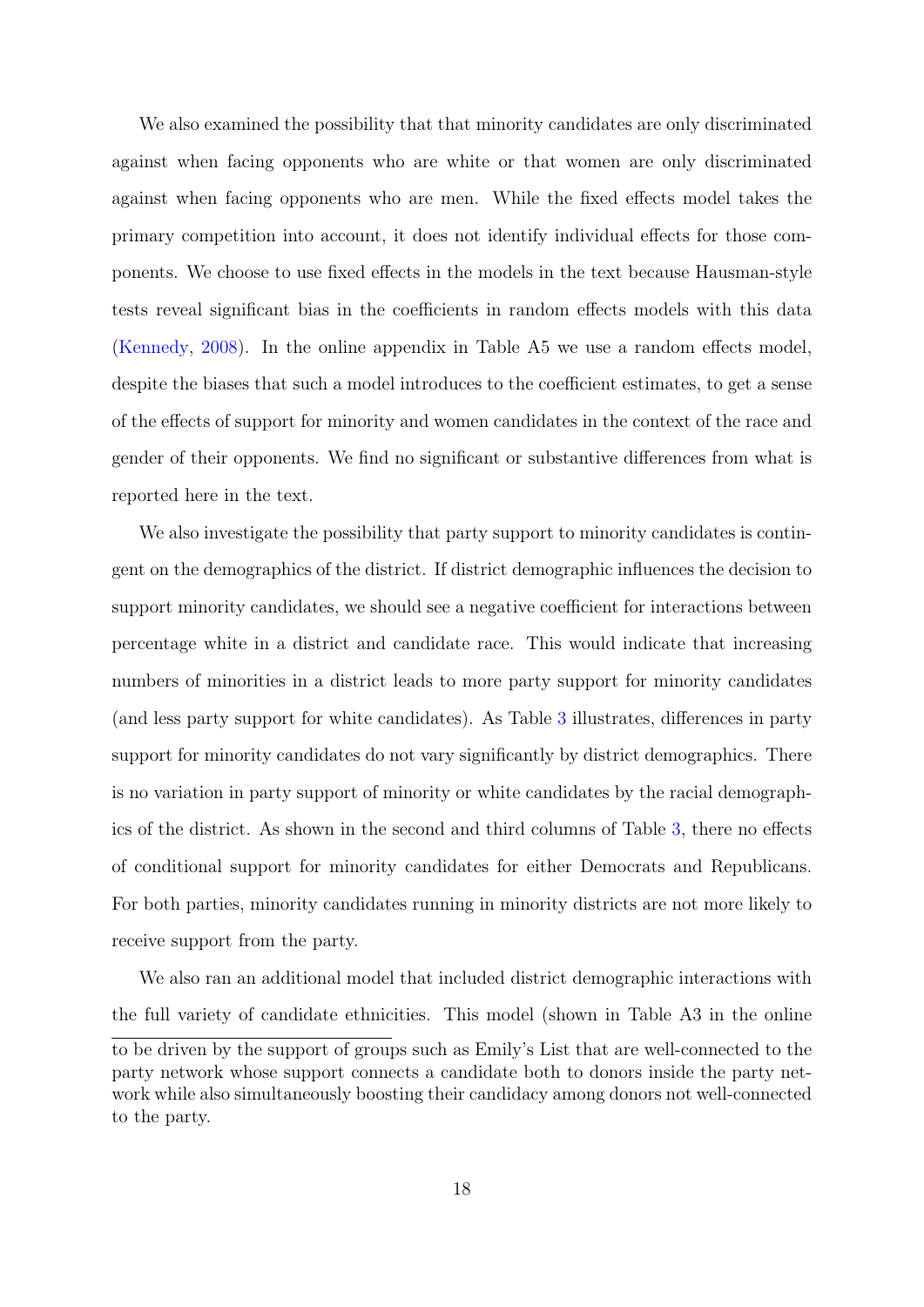appendix) also shows that parties do not appear to be more likely to provide higher levels of party support to racial candidates in districts where there are larger co-ethnic populations. Parties do not appear to take into account district demographics when lending their support to minority candidates and thus the evidence suggests a lack of support for the conditional party support hypothesis.

Lastly, Table [3](#page-35-0) also provides strong evidence that parties (specifically the Democratic party) are more supportive of women candidates. While women candidates do not receive more party support overall than men, this overall effect masks strong differences by party. Republican women do not receive more support from party connected donors than their male counterparts. Democratic women, on the other hand, receive significantly and substantively more support from the party. On average Democratic women receive eight donations more from donors who were connected to the party's Hill Committee (an increase of roughly 1/5 standard deviations or a slightly bigger effect than that of being a candidate with previous elected experience).

#### Party Support of Minority Women

While Democratic women candidate appear to receive additional support relative to other Democratic candidates, we also investigated the possibility that this support might be limited to white women candidates. Indeed, our findings suggest this support for women candidates appears to be focused on white women candidates rather than minorities. Table [4](#page-36-0) separates out the effects for white women and minority women candidates by party. We find that while party support from Democrats for white women candidates is significantly greater than support for white men candidates, there is no similar difference in the support for minority women candidates. The emphasis of the Democratic Party to support women candidates appears to be largely focused on advancing the candidacies of white women candidates rather than their minority counterparts.

[Table 4 about here]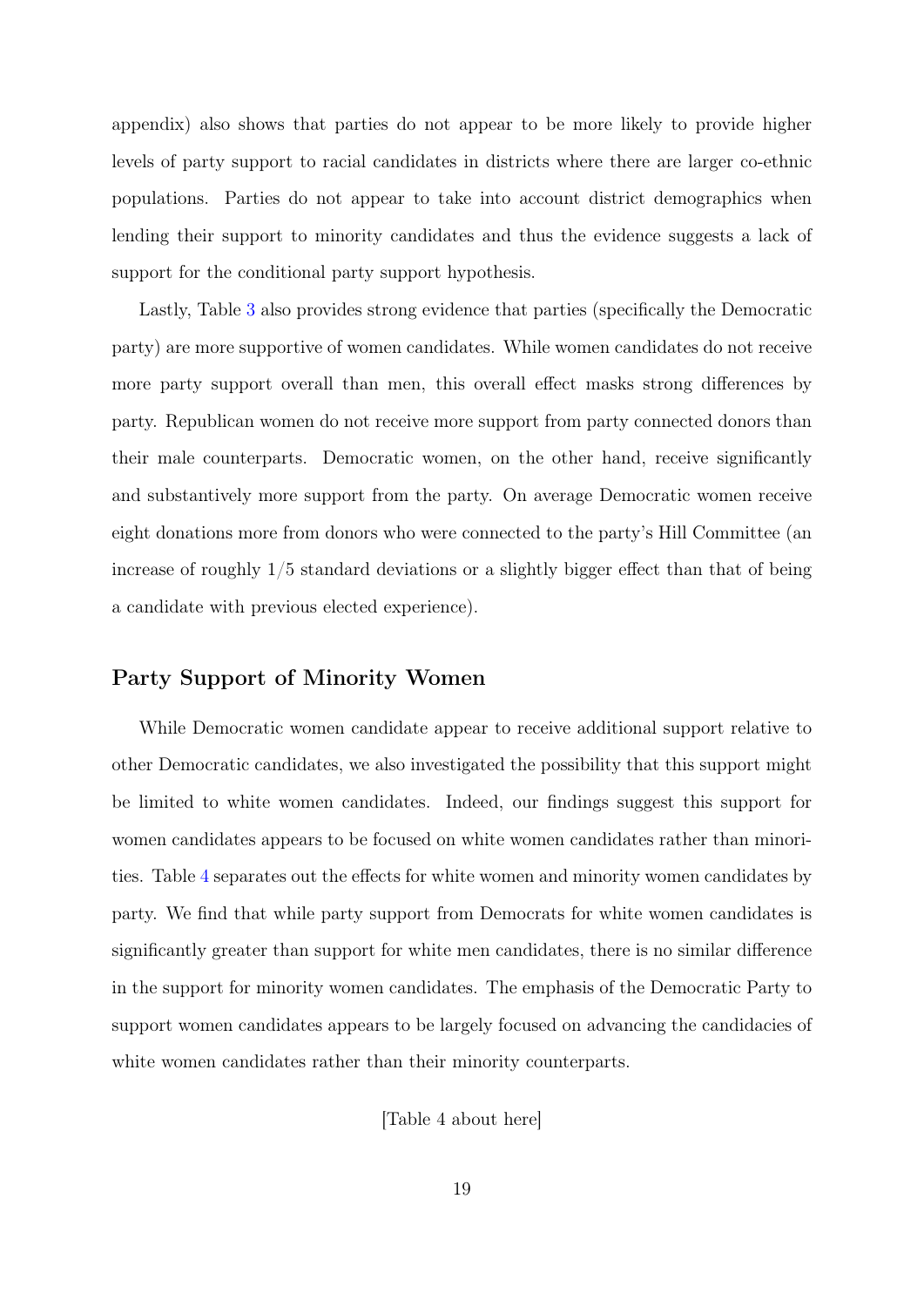# Party Support and Candidate Success by Race and Gender

Finally, we also examine whether the effects of party support on candidate success in the primary vary by candidate race and gender. Previous research has found that party support helps a candidate to be successful in winning congressional nominations [\(Hassell,](#page-29-2) [2018](#page-29-2)b). In this section, we examine whether the effects of party support on primary success are the same for all types of candidates. We test this by using a logit model that examines the effect of race and party support on whether the candidate won the primary. Table [5](#page-37-0) presents estimates of the effect of party support on victory probabilities in primaries. Consistent with previous research, we find that party support has a significant impact on the electoral fortunes of primary candidates. More importantly, however, for this exercise, we do not find different effects of party support for minorities and women.[16](#page-1-0) In this scenario, we find that minorities and women are no more or less likely to experience primary electoral victories as the support they receive from the party increases relative to male candidates. In short, our findings cannot conclude that the influence that parties have is different for different candidates. Party support does not appear to be more effective for whites than for minorities, or for men than for women.

[Table 5 about here]

## Discussion and Conclusion

Given the important role that parties play in helping candidates get through the nomination process and the under representation of minorities and women in public office, we look at the role of parties at helping (or hindering) the ability of minority and women candidates to get into office through the provision of access to party support. Our results do

<sup>&</sup>lt;sup>16</sup>The effects for minority Republican candidates approach significance ( $p$ <0.06) as do the overall effects for women candidates  $(p<0.12)$ . However, given the large sample size, we cannot merely attribute the lack of effects to a small sample.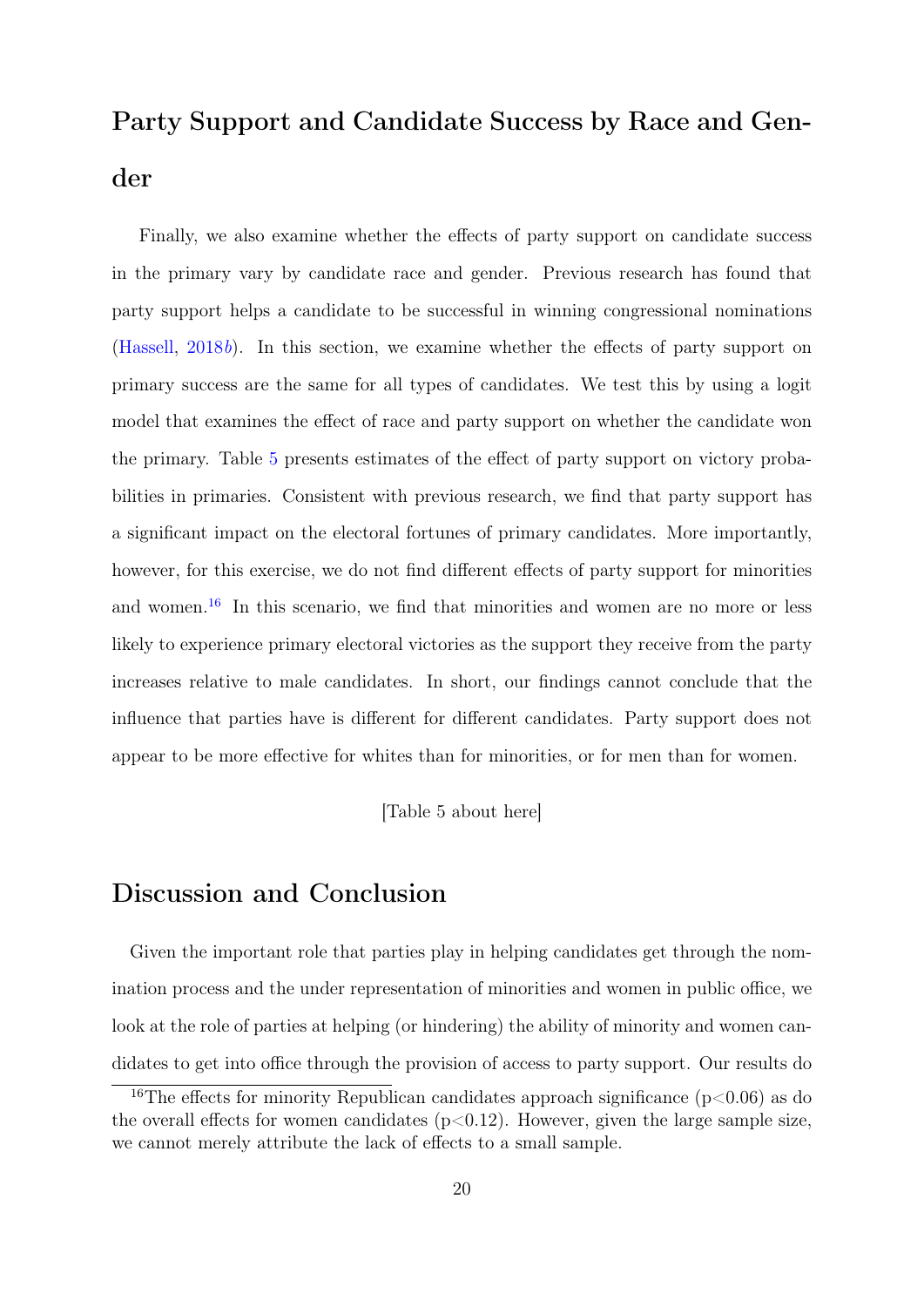provide some positive news that party elites do not appear to be discriminatory against the candidacies of minorities and women in the primary election. While both parties have had a history of discrimination towards minorities [\(Frymer,](#page-28-5) [2010\)](#page-28-5), our results show that, at least when it comes to accessing funds through party networks, the parties do not appear to favor whites over non-white candidates. Moreover, we also find that Democrats do appear to be more supportive of women candidates. Democratic women candidates are more likely to receive the support from the party necessary to make it through the primary election process. However, these effects appear to be focused on white women. While minorities do not appear to be at any disadvantage at acquiring support from the party, they also do not appear to have the same level of support that women do, and particularly white women.

We also find that local district demographic considerations have little influence on who parties decide to support. While some have hypothesized that parties might support candidates that would be most likely to win in the general election, interactions with candidate race and proportion of the district that is a co-ethnic with that candidate yields insignificant results. These results indicate that the support parties lend to minority candidates is driven by something other than the electoral benefits that might come with the success of an ethnic candidate running in a district with a large co-ethnic population.

Indeed, this lack of strategic support could be a contributing factor in the general lack of racial diversity in Congress, as prior literature has found that how potential candidates view party structures has an influence on whether they seek office [\(Butler and Preece,](#page-27-6) [2016;](#page-27-6) [Crowder-Meyer,](#page-27-5) [2013\)](#page-27-5). This agnostic take towards minority candidates (especially in majority-minority districts) within both parties could be seen as a contributing factor in a general lack of supply of minority candidates, particularly in districts that are majority or plurality white [\(Branton,](#page-27-12) [2009;](#page-27-12) [Shah,](#page-31-11) [2014\)](#page-31-11). This agnosticism towards these candidates may also contribute towards the ambivalence many minorities have expressed towards the major parties [\(Hajnal and Lee,](#page-29-12) [2011;](#page-29-12) [Herndon,](#page-29-0) [2018\)](#page-29-0) as well as the steep turnout differential between whites and non-whites [\(Fraga,](#page-28-10) [2018\)](#page-28-10).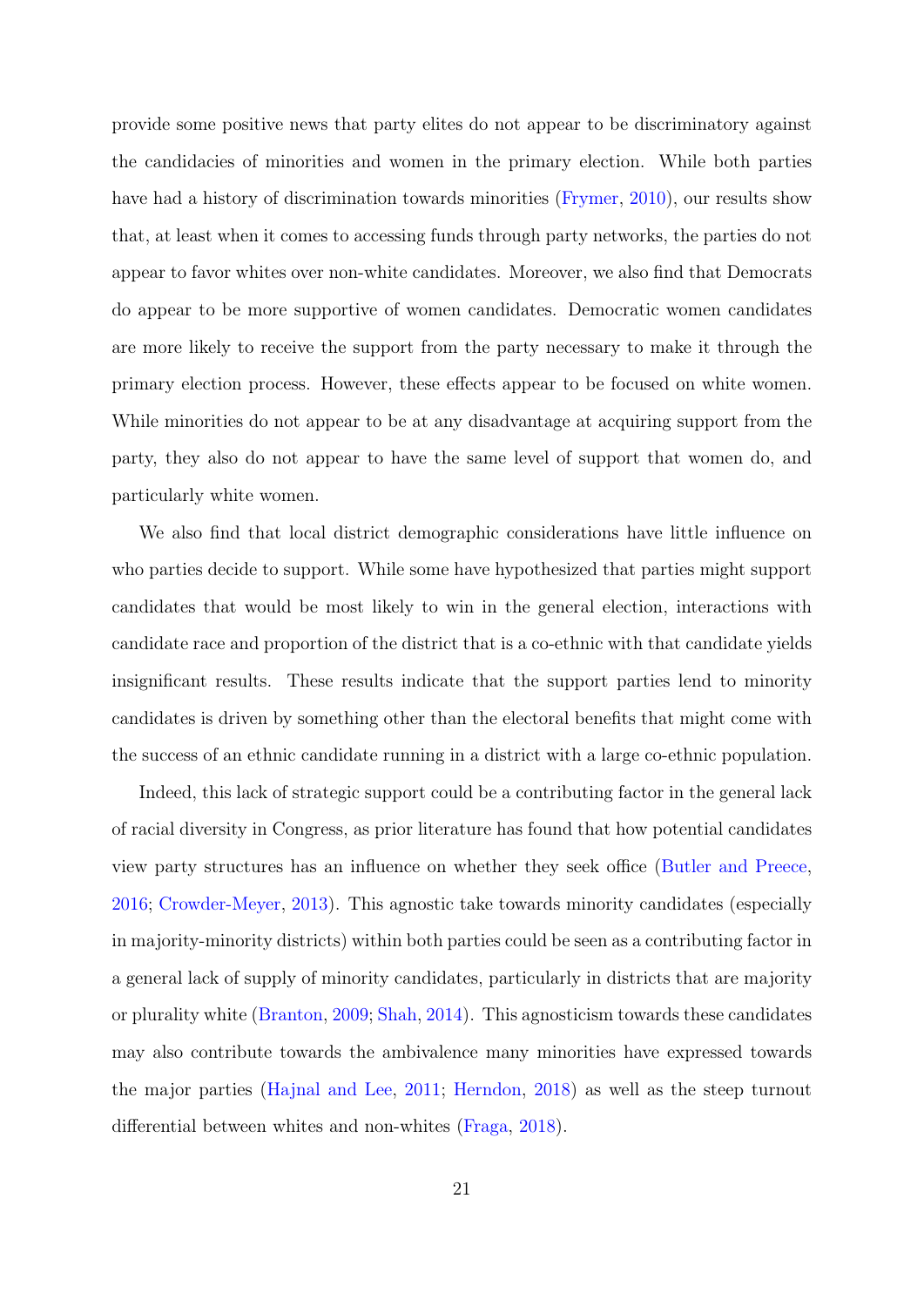On the other hand, our findings provide support for the argument that both parties behave differently when it comes to promoting women candidates, with the Democratic Party providing significantly more support for women than Republicans. Our findings echo contemporary research on women's representation within the parties that has found that interest groups oriented towards descriptive representation for women candidates have become increasingly influential and central within the Democratic Party network, which has in turn, led to a prioritization of women candidates within the party [\(Crowder-](#page-27-3)[Meyer and Cooperman,](#page-27-3) [2018\)](#page-27-3). It's important to note that the support that women get from Democratic Party networks does not extend to non-white women candidates, potentially contributing to the relative dearth of minority women candidates in American politics [\(Shah, Scott and Juenke,](#page-31-9) [2018\)](#page-31-9).

Another possible interpretation of our results is that groups demanding descriptive representation for minority groups have yet to achieve the same level of influence in the parties that women's groups have within the Democratic Party, and that one of the potential ways to encourage more descriptive representation for racial minorities would be the empowerment of these groups within the major parties. Indeed, recent accounts have highlighted the efforts of such groups to have an impact on the Democratic Party's recruitment and support of minority candidates [\(Herndon,](#page-29-0) [2018\)](#page-29-0). It might be reasonable to expect that the promotion of the candidacies of underrepresented minorities in part depends on the integration within the party network of groups demanding better minority representation as a policy outcome. In that vein, as parties are constantly changing to adapt to a changing electorate and as groups within the party network that demand descriptive representation become more or less powerful in the parties, we might expect future research on this topic to produce different results. To that end, we strongly encourage scholars to revisit this question in the future.

It is important to contextualize these findings by emphasizing that the analysis conducted in this paper assumes that the men and women competing for office are the similar (or at least that by controlling for a measure of candidate quality, we can account for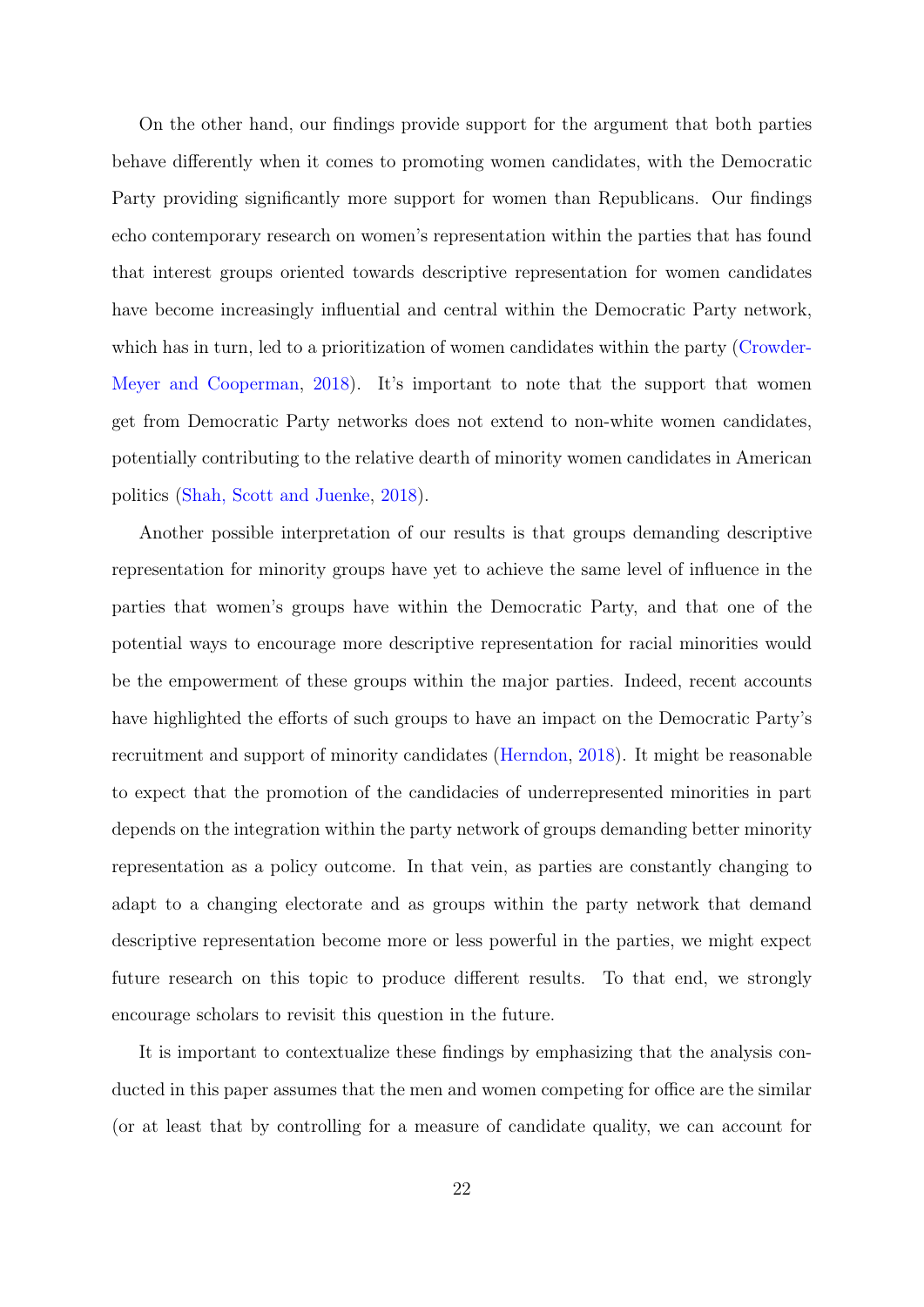those difference). However, women and men do not run for the same offices or at the same rates and the pipeline to political office is different for men and for women [\(Fox and](#page-28-11) [Oxley,](#page-28-11) [2003;](#page-28-11) [Preece and Stoddard,](#page-31-12) [2015\)](#page-31-12). Prior research has found that women and minority candidates who run for political office, especially high office, often of higher quality in order to compensate for potential discrimination against their candidacies [\(Anzia and](#page-27-13) [Berry,](#page-27-13) [2011;](#page-27-13) [Barnes, Branton and Cassese,](#page-27-14) [2017;](#page-27-14) [Fulton,](#page-28-12) [2010;](#page-28-12) [Lawless and Pearson,](#page-30-13) [2010;](#page-30-13) [Shah,](#page-31-11) [2014\)](#page-31-11). Prior research on both women racial minority candidates have found that both women and minorities have suffered from "candidate pipeline" issue, in which the women and minority candidates who do seek office are often successful but that perceived discrimination by voters and by party elites often deter many from seeking office except for the exceptional few from seeking office to begin with [\(Butler and Preece,](#page-27-6) [2016;](#page-27-6) [Shah,](#page-31-11) [2014;](#page-31-11) [Shah, Scott and Juenke,](#page-31-9) [2018\)](#page-31-9).

Given that this paper only looks at candidates who have gotten to the stage of actively running for office, it is important to temper our findings in two ways. First, while we find that parties are mostly agnostic in who they support between women, minority candidates, and white candidates (with the exception of white women in the Democratic Party), this observed agnosticism could be despite a generally higher quality of women and minority candidates when compared to white male candidates, and this potential discrimination is not picked up in our analysis.<sup>[17](#page-1-0)</sup> Second, we look at one part of the "candidate pipeline" and it is also entirely possible that discrimination of women and minority candidates by the parties occurs earlier in the political process, including the candidate recruitment process.

Our results suggest that party action in the primary is not a significant barrier to better representation of women and minorities but also that increased action from national parties could play a role in closing the representation gap for underrepresented minorities in Congress, as party support has a uniform effect on nomination success for all types of

<sup>&</sup>lt;sup>17</sup>Although noted in Table A1 in the online appendix, the results are the same even when we look at primaries in competitive districts where candidates have the same previous elected experience.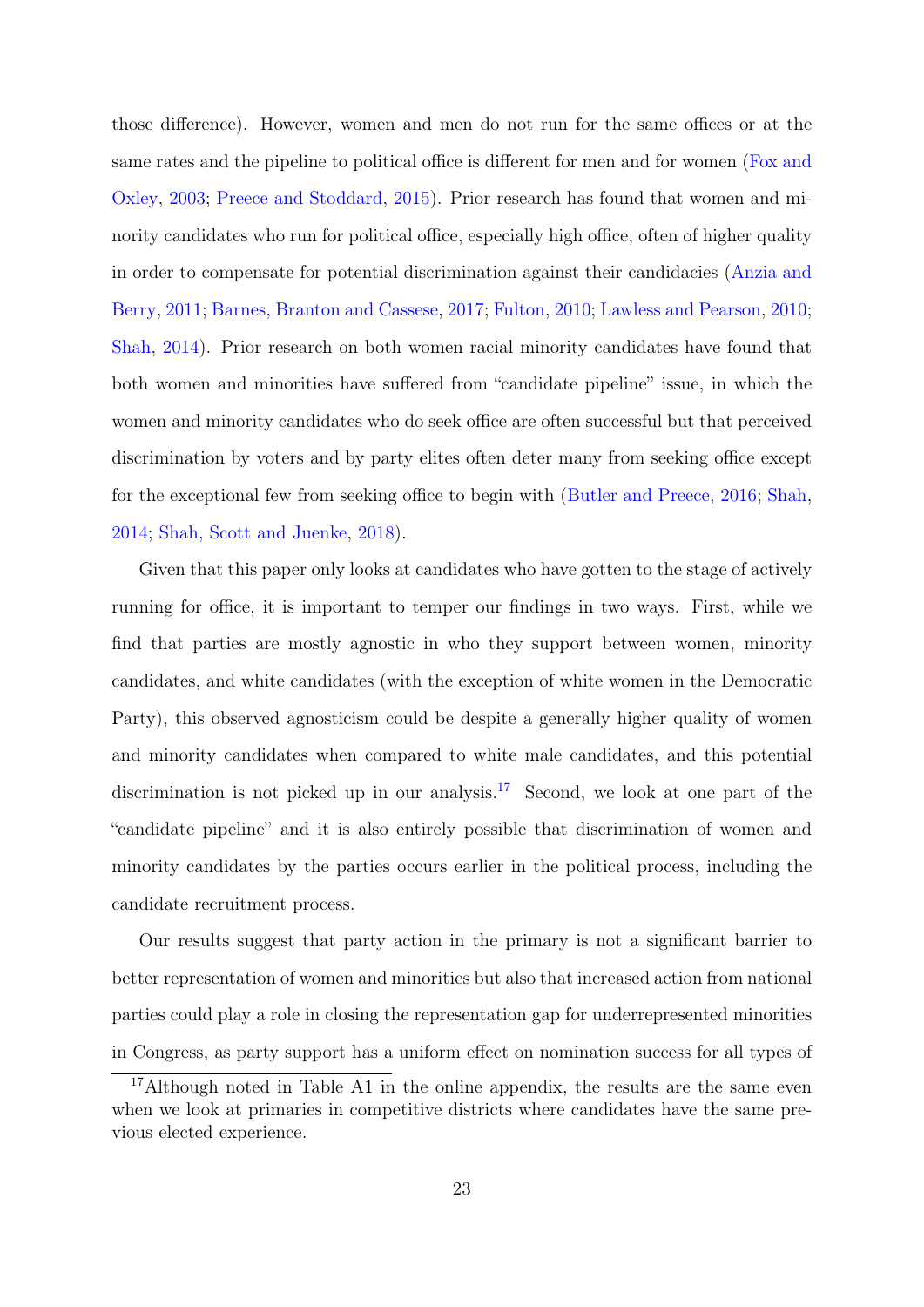candidates. We show here that party support has the same effect for minority and women candidates as it does for white candidates on their ability to succeed in the nomination process. As such, discussions about the representation gap and how to narrow it should consider the role parties should can play in promoting candidates from underrepresented groups and helping them to succeed in the electoral process.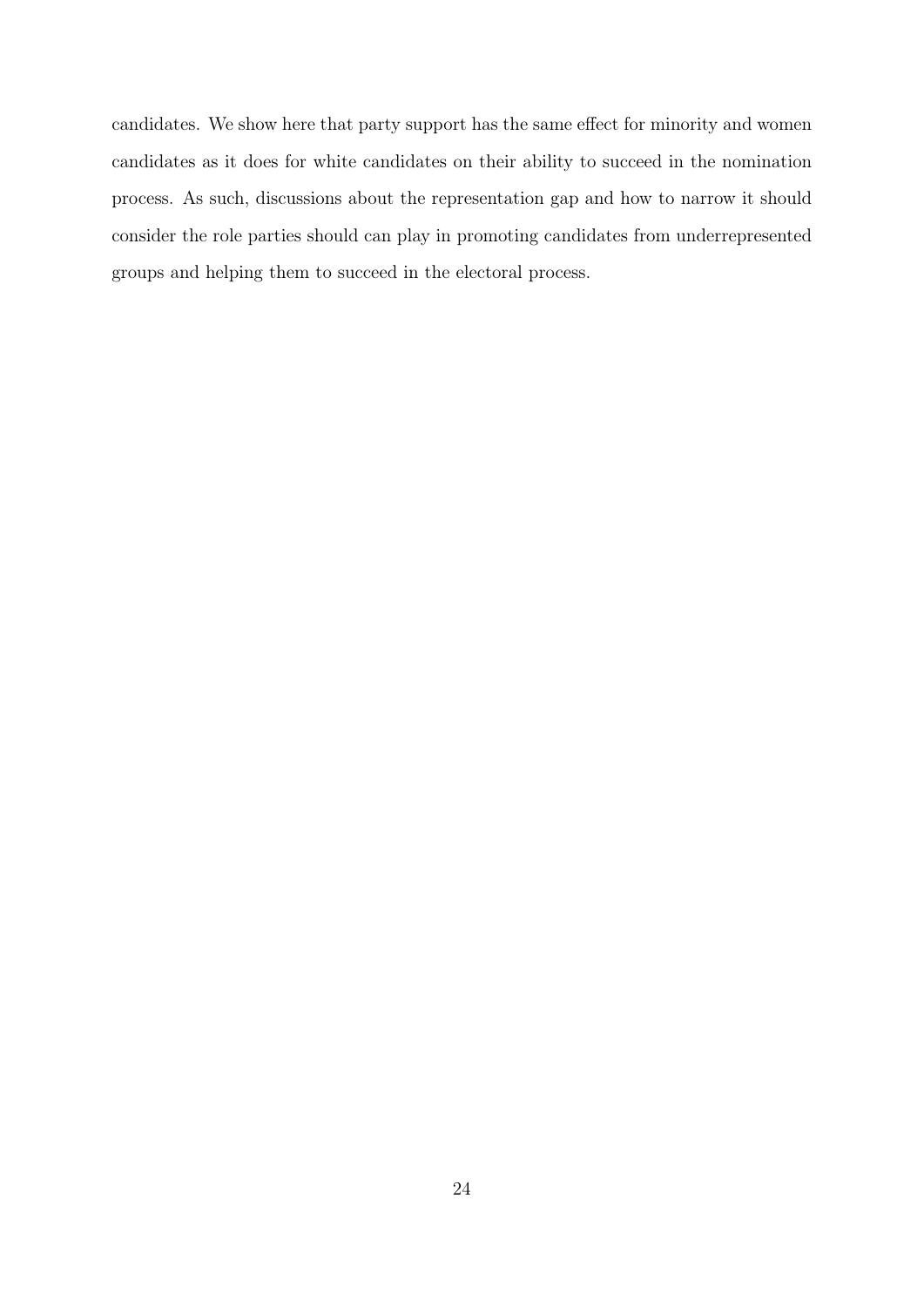## References

- <span id="page-27-4"></span>Abrajano, Marisa A. and Michael Alvarez. 2010. New Faces, New Voices: The Hispanic Electorate in America. Princeton, NJ: Princeton University Press.
- <span id="page-27-10"></span>Aldrich, John. 1995. Why Parties: The Origin and Transformation of Political Parties in America. Chicago: University of Chicago Press.
- <span id="page-27-13"></span>Anzia, Sarah F. and Christopher R. Berry. 2011. "The Jackie (and Jill) Robinson Effect: Why Do Congresswomen Outperform Congressmen?" American Journal of Political Science 55(3):478–493.
- <span id="page-27-0"></span>Banducci, Susan A., Todd Donovan and Jeffrey A. Karp. 2004. "Minority Representation, Empowerment, and Participation." Journal of Politics 66(2):534–556.
- <span id="page-27-11"></span>Barber, Michael, Daniel M. Butler and Jessica Preece. 2016. "Gender Inequalities in Campaign Finance." Quarterly Journal of Political Science 11(2):219–248.
- <span id="page-27-14"></span>Barnes, Tiffany D., Regina P. Branton and Erin C. Cassese. 2017. "A Reexamination of Women's Electoral Success in Open Seat Elections: The Conditioning Effect of Electoral Competition." Journal of Women, Politics & Policy 38(3):298–317.
- <span id="page-27-1"></span>Bawn, Kathleen, Marty Cohen, David Karol, Seth E. Masket, Hans Noel and John Zaller. 2012. "A Theory of Political Parties: Gropus, Policy Demands and Nominations in American Politics." *Perspectives on Politics* 10(3):571–597.
- <span id="page-27-8"></span>Berinsky, Adam J. 1999. "The Two Faces of Public Opinion." American Journal of Political Science 43(4):1209–1230.
- <span id="page-27-9"></span>Berinsky, Adam J. 2004. Silent Voices: Public Opinion and Political Participation. Princeton, NJ: Princeton University Press.
- <span id="page-27-12"></span>Branton, Regina P. 2009. "The Importance of Race and Ethnicity in Congressional Primary Elections." Political Research Quarterly 62(3):459–473.
- <span id="page-27-6"></span>Butler, Daniel M. and Jessica Robinson Preece. 2016. "Recruitment and Perceptions of Gender Bias in Party Leader Support." Political Research Quarterly 69(4):842–851.
- <span id="page-27-2"></span>Cohen, Marty, David Karol, Hans Noel and John Zaller. 2008. The Party Decides: Presidential Nominations Before and Afer Reform. Chicago: University of Chicago Press.
- <span id="page-27-7"></span>Crespin, Michael H. and Janna L. Deitz. 2010. "If You Can't Join 'Em, Beat 'Em: The Gender Gap in Individual Donations to Congressional Candidates." Political Research Quarterly 63(3):581–593.
- <span id="page-27-5"></span>Crowder-Meyer, Melody. 2013. "Gendered Recruitment Without Trying: How Local Party Recruiters Affect Women's Representation." Politics and Gender 9(4):390–413.
- <span id="page-27-3"></span>Crowder-Meyer, Melody and Rosalyn Cooperman. 2018. "Can't Buy Them Love: How Party Culture among Donors Contributes to the Party Gap in Women's Representation." Journal of Politics 80(4):1211–1224.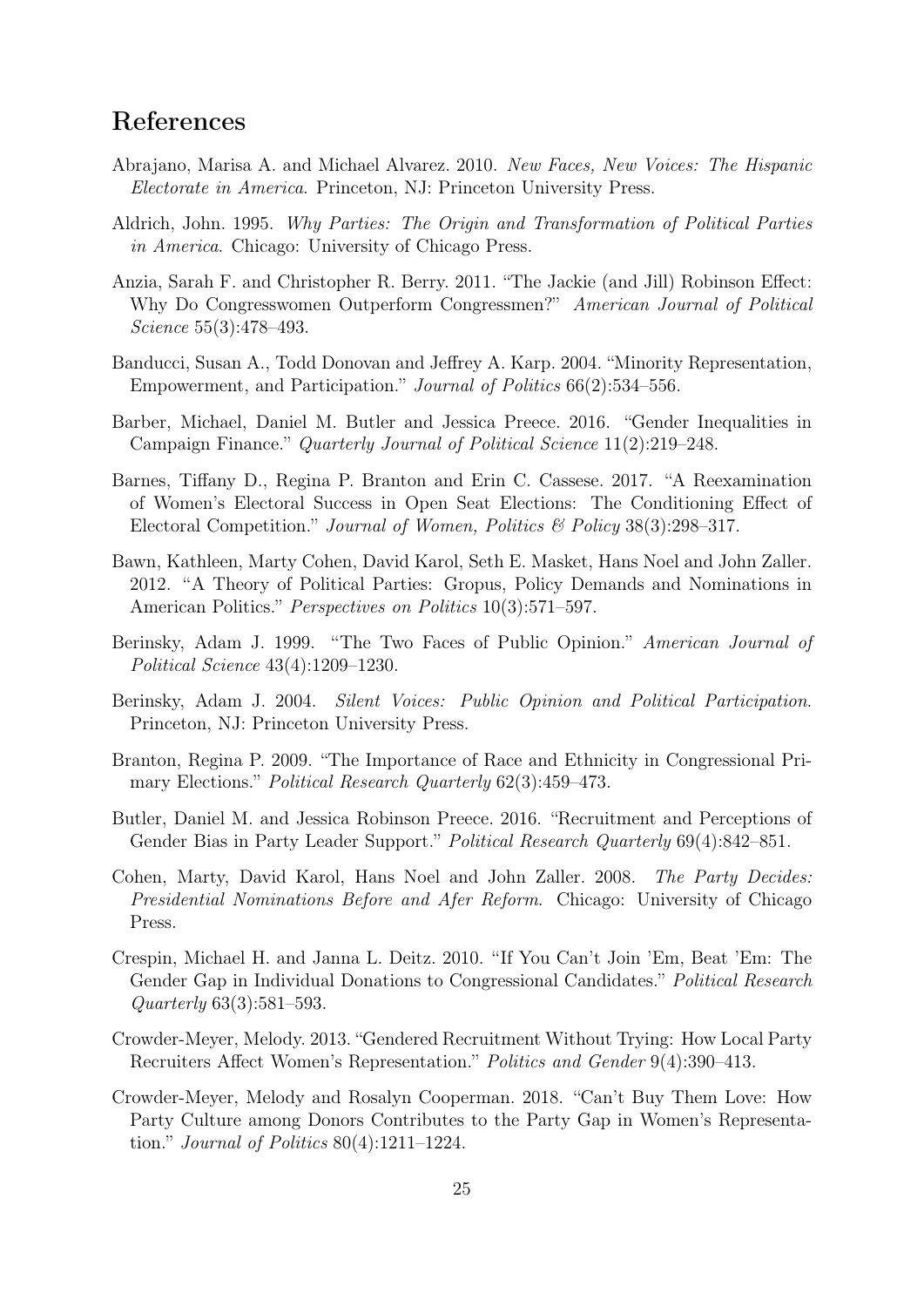- <span id="page-28-7"></span>Dawson, Michael C. 1994. Behind the Mule:Race and Class in African-American Politics. Princeton, NJ: Princeton University Press.
- <span id="page-28-2"></span>Desmarais, Bruce A., Raymond J. La Raja and Michael S. Kowal. 2014. "The Fates of Challengers in the U.S. House Elections: The Role of Extended Party Networks in Supporting Candidates and Shaping Electoral Outcomes." American Journal of Political Science 59(1):194–211.
- <span id="page-28-3"></span>Doherty, David, Conor M. Dowling and Michael G. Miller. 2019. "Do Local Party Chairs Think Women and Minority Candidates Can Win? Evidence from a Conjoint Experiment." *Journal of Politics* Forthcomimg. URL: https://sites.google.com/site/millerpolsci/docs/County\_Chairs\_RaceGender
- <span id="page-28-0"></span>Dominguez, Casey B. K. 2011. "Does Party Matter? Endorsements in Congressional Primaries." Political Research Quarterly 64(3):534–44.

 $\ _JOP \_web.pdf$ 

- <span id="page-28-6"></span>Fox, Richard L. and Jennifer L. Lawless. 2010. "If Only They'd Ask: Gender, Recruitment, and Political Ambition." Journal of Politics 72(2):310–26.
- <span id="page-28-11"></span>Fox, Richard L. and Zoe M. Oxley. 2003. "Gender Stereotyping in State Executive Elections: Candidate Selection and Success." Journal of Politics 65(3):833–850.
- <span id="page-28-10"></span>Fraga, Bernard L. 2018. The Turnout Gap: Race, Ethnicity, and Political Inequality in a Diversifying America. New York: Cambridge University Press.
- <span id="page-28-1"></span>Fraga, Bernard L. and Hans J.G. Hassell. 2018. "Are Minority and Women Candidates Penalized by Party Politics? Race, Gender, and Access to Party Support." Indiana University Working Paper . URL: https://www.dropbox.com/s/kxm11qxtzwoslyz/Fraga-Hassell.pdf?dl=0
- <span id="page-28-8"></span>Fraga, Luis R. and David L. Leal. 2004. "Playing the 'Latino Card': Race, Ethnicity, and National Party Politics." Du Bois Review 1(2):297–317.
- <span id="page-28-5"></span>Frymer, Paul. 2010. Uneasy Alliances: Race and Party Competition in America. Princeton, NJ: Princeton University Press.
- <span id="page-28-12"></span>Fulton, Sarah A. 2010. "Running Backwards and in High Heels: The Gendered Quality Gap and Incumbent Electoral Success." Political Research Quarterly 65(2):303–314.
- <span id="page-28-4"></span>Gimenez, Alejandra Teresita, Christopher F. Karpowitz, J. Quin Monson and Jessica Robinson Preece. 2018. "Selection Effects and Self-Presentation: How the Double Bind Strangles Women's Representation." Meetings of the American Political Science Association .

URL: https://www.dropbox.com/s/tzsac8nla0vsmv2/DoubleBindAPSA2018.pdf?dl=0

<span id="page-28-9"></span>Githens, Marianne and Jewel Limar Prestage. 1977. A Portrait of Marginality: The Political Behavior of the American Woman. New York: Addison-Wesley Longman Ltd.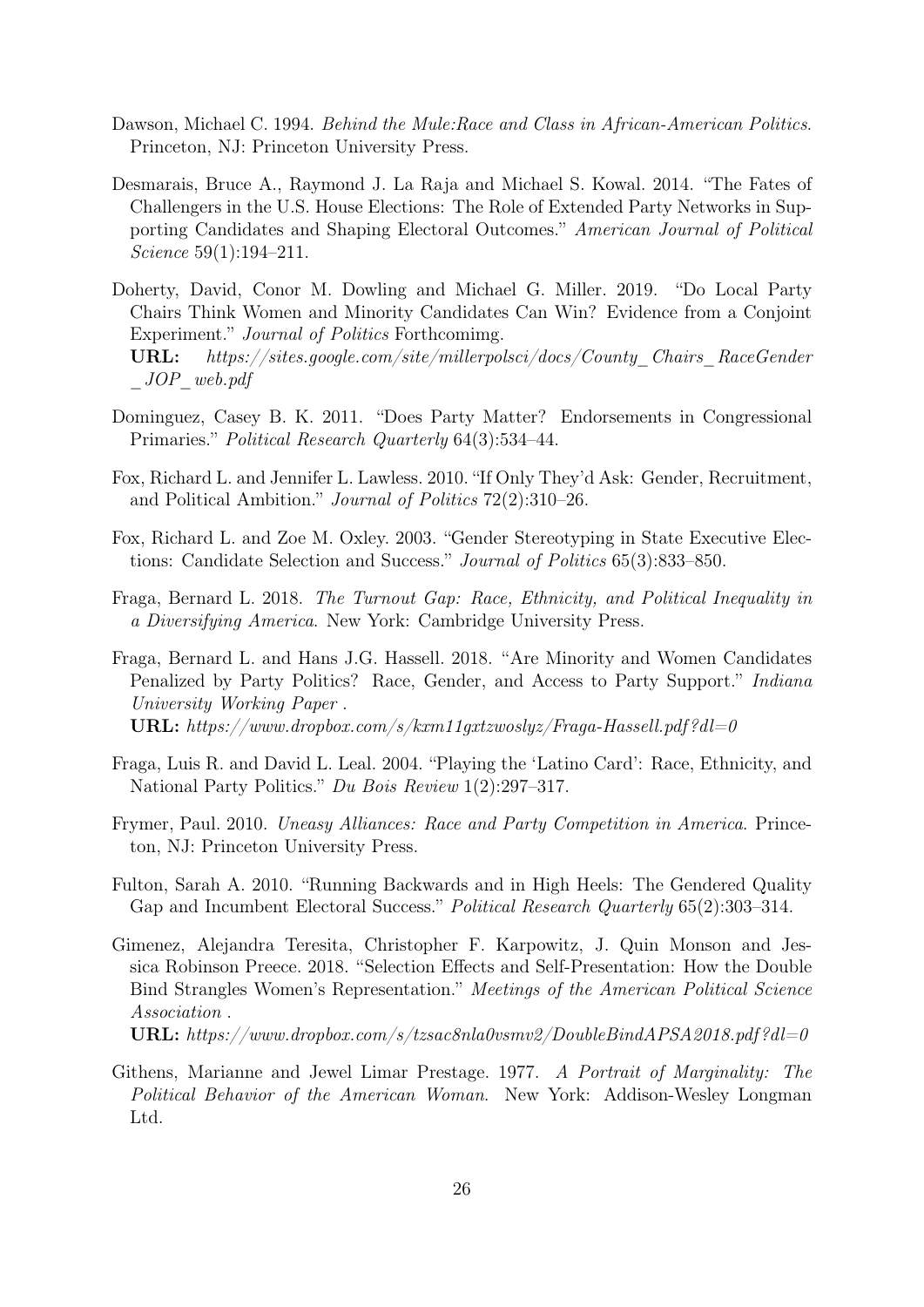- <span id="page-29-1"></span>Grose, Christian R. 2011. Congress in Black and White: Race and Representation in Washington and at Home. Cambridge, MA: Harvard University Press.
- <span id="page-29-13"></span>Grossman, Matt and David A. Hopkins. 2016. Asymmetric Politics: Ideological Republicans and Group Interest Democrats. Oxford: Oxford University Press.
- <span id="page-29-7"></span>Grossmann, Matt and Casey B. K. Dominguez. 2009. "Party Coalitions and Interest Group Networks." American Politics Research 37(5):767–800.
- <span id="page-29-10"></span>Hajnal, Zoltan L. 2007. Changing White Attitudes Toward Black Political Leadership. New York: Cambridge University Press.
- <span id="page-29-12"></span>Hajnal, Zoltan L. and Taeku Lee. 2011. Why Americans Don't Join the Party: Race, Immigration, and the Failure of Political Parties to Engage the Public. Princeton, NJ: Princeton University Press.
- <span id="page-29-9"></span>Hannagan, Rebecca J., Jamie P. Pimlott and Levente Littvay. 2010. "Does an EMILY's List Endorsement Predict Electoral Success, or Does EMILY Pick the Winners?" PS: Political Science and Politics 43(3):503–508.
- <span id="page-29-3"></span>Hassell, Hans J. G. 2016. "Party Control of Party Primaries: Party Influence in Nominations for the U.S. Senate." Journal of Politics (1):75–87.
- <span id="page-29-8"></span>Hassell, Hans J.G. 2018a. "Principled Moderation: Understanding Parties' Support of Moderate Candidates." *Legislative Studies Quarterly* 43(2):343–369.
- <span id="page-29-2"></span>Hassell, Hans J.G. 2018b. The Party's Primary: Control of Congressional Nominations. New York: Cambridge University Press.
- <span id="page-29-0"></span>Herndon, Astead W. 2018. "The Districts Are Mostly White. The Candidates Are Not." New York Times . URL: https://www.nytimes.com/2018/07/19/us/politics/minority-candidates.html
- <span id="page-29-6"></span>Herrnson, Paul S. 1988. Party Campaigning in the 1980's. Cambridge, MA: Harvard University Press.
- <span id="page-29-5"></span>Herrnson, Paul S. 2009. "The Roles of Party Organizations, Party-Connected Committees, and Party Allies in Elections." Journal of Politics 71(4):1207–1224.
- <span id="page-29-4"></span>Jacobson, Gary C. and Samuel Kernell. 1981. Strategy and Choice in Congressional Elections. New Haven: Yale University Press.
- <span id="page-29-11"></span>Karpowitz, Christopher F., Tyson King-Meadows, Jeremy C. Pope and J. Quin Monson. 2017. "Exceptionalized Black Candidates: How Racially Resentful Voters Respond to Conservative Campaign Cues." Brigham Young University Working Paper . URL: http://ckarpowitz.com/wp-content/uploads/2018/03/racial-resentment-july-2017.pdf
- <span id="page-29-14"></span>Kennedy, Peter. 2008. A Guide to Econometrics. 6th ed. New York: Wiley-Blackwell.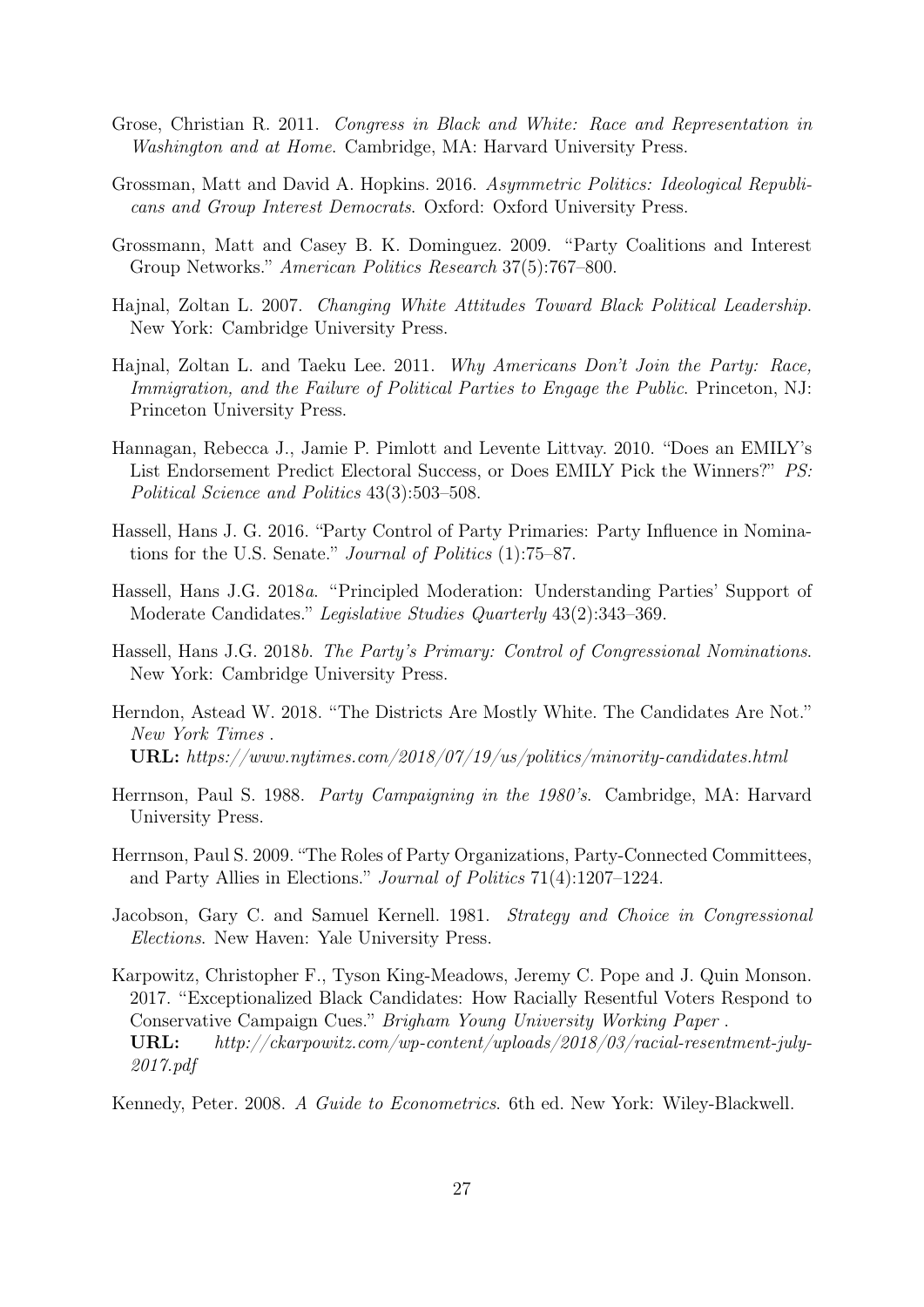- <span id="page-30-12"></span>Kitchens, Karin E. and Michele L. Swers. 2016. "Why Aren't There More Republican Women in Congress? Gender, Partisanship, and Fundraising Support in the 2010 and 2012 Elections." Politics & Gender 12(4):648–676.
- <span id="page-30-1"></span>Koger, Gregory, Seth E. Masket and Hans Noel. 2009. "Cooperative Party Factions in American Politics." American Politics Research 38(1):33–53.
- <span id="page-30-7"></span>Kolodny, Robin. 1998. Pursuing Majorities: Congresional Campaign Committees in American Politics. Norman: University of Oklahoma Press.
- <span id="page-30-4"></span>Kolodny, Robin and Diana Dwyre. 2018. "Convergence or Divergence? Do Parties and Outside Groups Spend on the Same Candidates, and Does It Matter?" American Politics Research 3(46):375–401.
- <span id="page-30-6"></span>La Raja, Raymond J. and Brian F. Schaffner. 2015. Campaign Finance and Political Polarization: When Purists Prevail. Ann Arbor: University of Michigan Press.
- <span id="page-30-13"></span>Lawless, Jennifer L. and Kathryn Pearson. 2010. "The Primary Reason for Women's Under-Representation: Re-Evaluating the Conventional Wisdom." Journal of Politics 70(1):67–82.
- <span id="page-30-0"></span>Mansbridge, Jane. 1999. "Should Blacks Represent Blacks and Women Represent Women? A Contingent 'Yes'." Journal of Politics 61(3):628–57.
- <span id="page-30-2"></span>Masket, Seth E. 2009. No Middle Ground: How Informal Party Organizations Control Nominations and Polarize Legislatures. Ann Arbor: University of Michigan Press.
- <span id="page-30-5"></span>Masket, Seth E. 2011. "The Circus That Wasn't: The Republican Party's Quest for Order in California's 2003 Gubernatorial Recall Election." State Politics and Policy Quarterly 11(2):123–47.
- <span id="page-30-10"></span>McCoy, Shawn. 2016. "With Trump's Rise, Operatives Point to Failures by RNC Leadership." *Inside Sources*. URL: https://www.insidesources.com/with-trumps-rise-operatives-point-to-failures $by$ - $mc$ -leadership
- <span id="page-30-8"></span>Menefee-Libey, David. 2000. The Triumph of Campaign-Centered Politics. New York: Chatham House Publishers.
- <span id="page-30-11"></span>Niven, David. 2006. "Throwing Your Hat Out of the Ring: Negative Recruitment and the Gender Imbalance in State Legislative Candidacy." Politics & Gender 2(4):473-489.
- <span id="page-30-9"></span>Nyhan, Brendan and Jacob M Montgomery. 2015. "Connecting the Candidates: Consultant Networks and the Diffusion of Campaign Strategy in American Congressional Elections." American Journal of Political Science 59(2):292–308.
- <span id="page-30-3"></span>Ocampo, Angela X. 2018. "The Wielding Influence of Political Networks: Representation in Majority-Latino Districts." Political Research Quarterly 1(71):184–198.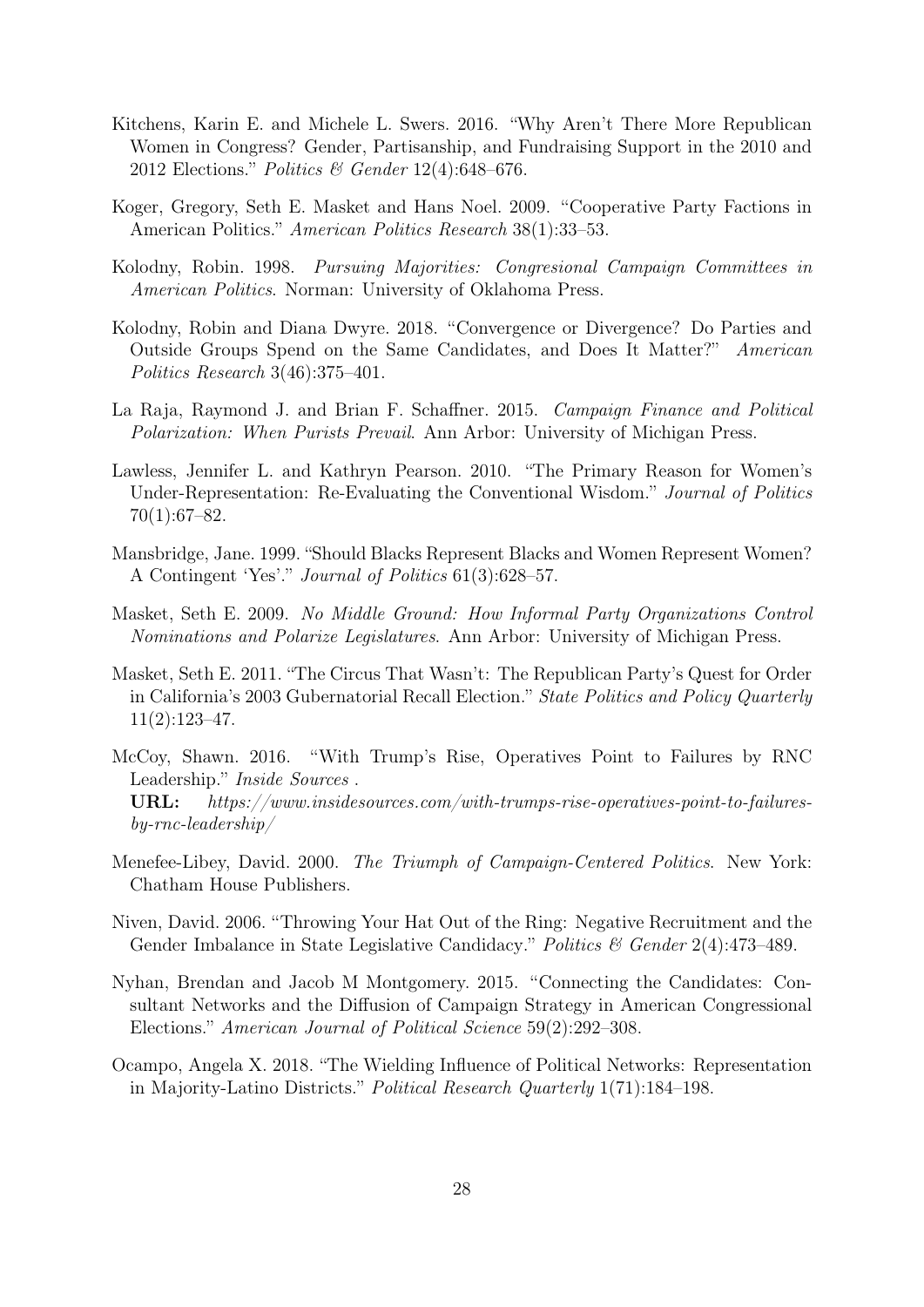- <span id="page-31-10"></span>Ocampo, Angela X. and John L. Ray. 2017. "Endorsement Networks and Latino Candidate Recruitment: The National Disconnect." University of California, Los Angeles Working Paper . URL: https://www.dropbox.com/s/8d162gh1dwu282m/ocampo\_ray\_latinocand net
	- works  $2$  16 18.pdf?dl=0
- <span id="page-31-5"></span>Ocampo, Angela X. and John L. Ray. 2019. "Many are Called but Few are Chosen: The Emergence of Latino Congressional Candidates." University of California, Los Angeles Working Paper . URL: https://www.dropbox.com/s/2epzhh3jbg6k2f6/ocampo\_ray\_manyarecalled\_2
	- $\_16\_18.pdf$ ?dl=0
- <span id="page-31-6"></span>Pimlott, Jamie Pamelia. 2010. Women and the Democratic Party: The Evolution of EMILY's List. Amherst, NY: Cambria Press.
- <span id="page-31-8"></span>Plutzer, Eric and John F. Zipp. 1996. "Identity Politics, Partisanship, and Voting for Women Candidates." Public Opinion Quarterly 60(1):30–57.
- <span id="page-31-12"></span>Preece, Jessica and Olga Stoddard. 2015. "Why Women Don't Run: Experimental Evidence on Gender Differences in Political Competition Aversion." Journal of Economic Behavior & Organization 117:296–308.
- <span id="page-31-2"></span>Reeves, Keith. 1997. Voting Hopes or Fears? White Voters, Black Candidates and Racial Politics in America. New York: Oxford University Press.
- <span id="page-31-4"></span>Republican National Committee. 2013. Growth & Opportunity Project. Technical report produced by the Republican National Committee, Washington, DC: . URL: https://gop.com/growth-and-opportunity-project
- <span id="page-31-1"></span>Sanbonmatsu, Kira. 2015. "Electing Women of Color: The Role of Campaign Trainings." Journal of Women, Politics & Policy  $36(2):137-160$ .
- <span id="page-31-11"></span>Shah, Paru. 2014. "It Takes a Black Candidate: A Supply-Side Theory of Minority Representation." Political Research Quarterly 67(2):266–279.
- <span id="page-31-9"></span>Shah, Paru, Jamil Scott and Eric Gonzalez Juenke. 2018. "Women of color candidates: examining emergence and success in state legislative elections." Politics, Groups, and Identities Forthcoming.
- <span id="page-31-7"></span>Sigelman, Carol K., Lee Sigelman, Barbara J. Walkosz and Michael Nitz. 1995. "Black Candidates, White Voters: Understanding Racial Bias in Political Perceptions." American Journal of Political Science 39(1):243–265.
- <span id="page-31-3"></span>Terkildsen, Nayda. 1993. "When White Voters Evaluate Black Candidates: The Processing Implications of Candidate Skin Color, Prejudice, and Self-Monitoring." American Journal of Political Science 37(4):1032–1053.
- <span id="page-31-0"></span>Theilmann, John and Allen Wilhite. 1986. "Differences in Campaign Funds, A Racial Explanation." The Review of Black Political Economy 15(1):45–58.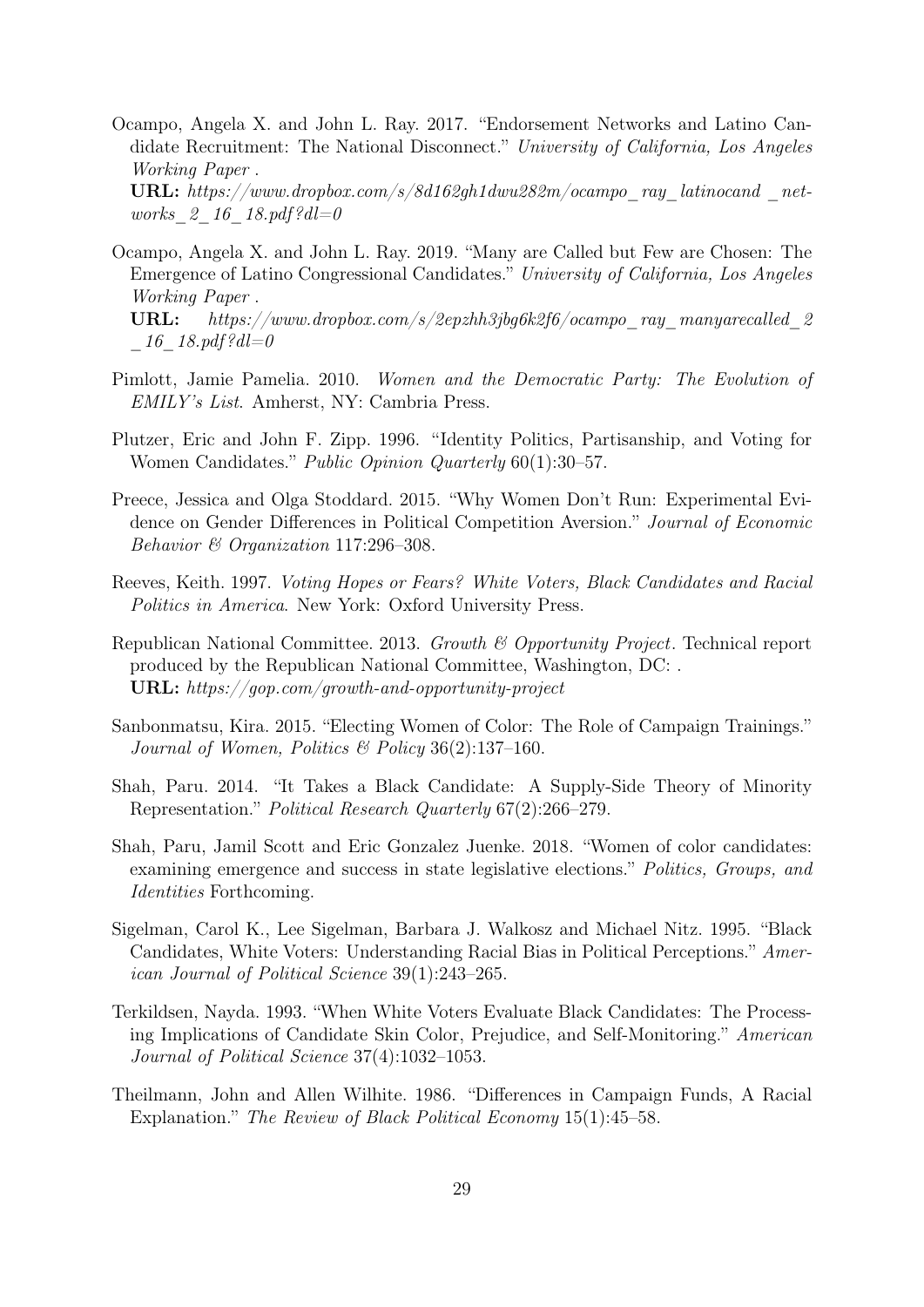- <span id="page-32-3"></span>Thomsen, Danielle M. 2015. "Why So Few (Republican) Women? Explaining the Partisan Imbalance of Women in the U.S. Congress." Legislative Studies Quarterly 40(2):295– 323.
- <span id="page-32-5"></span>Thomsen, Danielle M. and Michele L. Swers. 2017. "Which Women Can Run? Gender, Partisanship, and Candidate Donor Networks." Political Research Quarterly 70(2):449– 463.
- <span id="page-32-4"></span>Visalvanich, Neil. 2017. "When Does Race Matter? Exploring White Responses to Minority Congressional Candidates." Politics, Groups, and Identities 5(4):618–641.
- <span id="page-32-0"></span>Williams, Linda F. 1990. White/Black Perceptions of the Electability of Black Political Candidates. In Black Electoral Politics, ed. Lucia J. Barker. New York: Routledge.
- <span id="page-32-1"></span>Wong, Janelle, S. Karthick Ramakrishnan, Taeku Lee and Jane Junn. 2011. Asian American Political Participation: Emerging Constituents and Their Political Identities. New York: Russell Sage Foundataion.
- <span id="page-32-2"></span>Wright Rigueur, Leah. 2015. The Loneliness of the Black Republican. Princeton: Princeton University Press.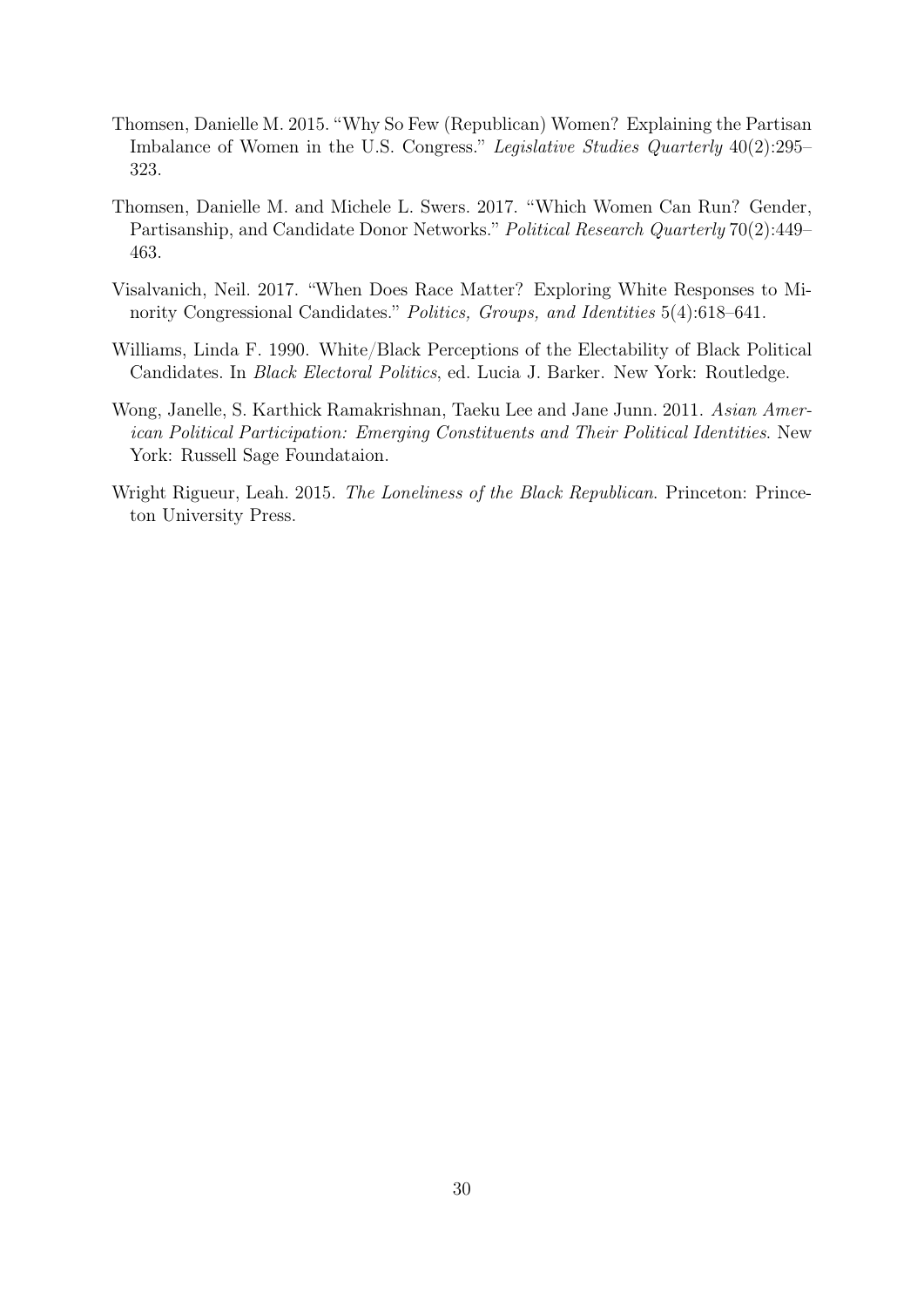## <span id="page-33-0"></span>Tables and Figures

|        | <b>Democratic Party</b> | <b>Republican Party</b> |
|--------|-------------------------|-------------------------|
| White  | 1,443                   | 2,409                   |
| Black  | 329                     | 113                     |
| Latino | 150                     | 105                     |
| Asian  | 76                      | 42                      |
| Men    | 1,546                   | 2,366                   |
| Women  | 458                     | 308                     |

Table 1: Primary Candidate Race by Party

Note: Includes all primary candidates for the U.S. House of Representatives from 2010- 2014.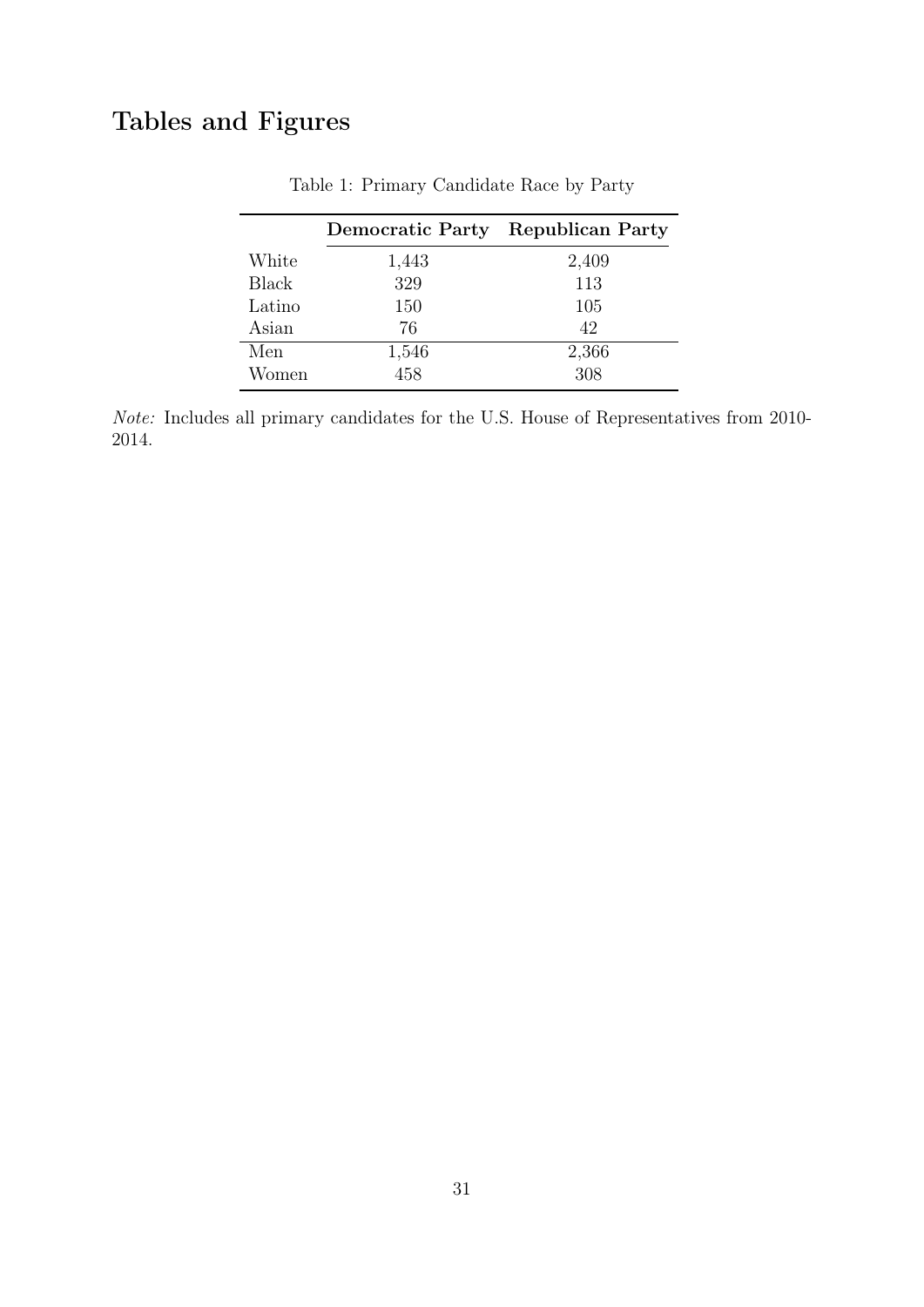<span id="page-34-0"></span>

|                | <b>Average Party Support</b> Republican Support Democratic Support |      |      |
|----------------|--------------------------------------------------------------------|------|------|
| White Men      | 17.4                                                               | 14.0 | 23.8 |
| White Women    | 33.7                                                               | 15.0 | 51.7 |
| Minority Men   | 14.4                                                               | 17.6 | 12.6 |
| Minority Women | 14.8                                                               | 7.2  | 17.1 |

Table 2: Average Party Support for Primary Election Candidates

Note: Includes all major party candidates on the primary ballot for the U.S. House of Representatives from 2010-2014. Party support is measured using the number of donors a candidate shares with his or her party Hill Committee (the DCCC or the NRCC) during the primary.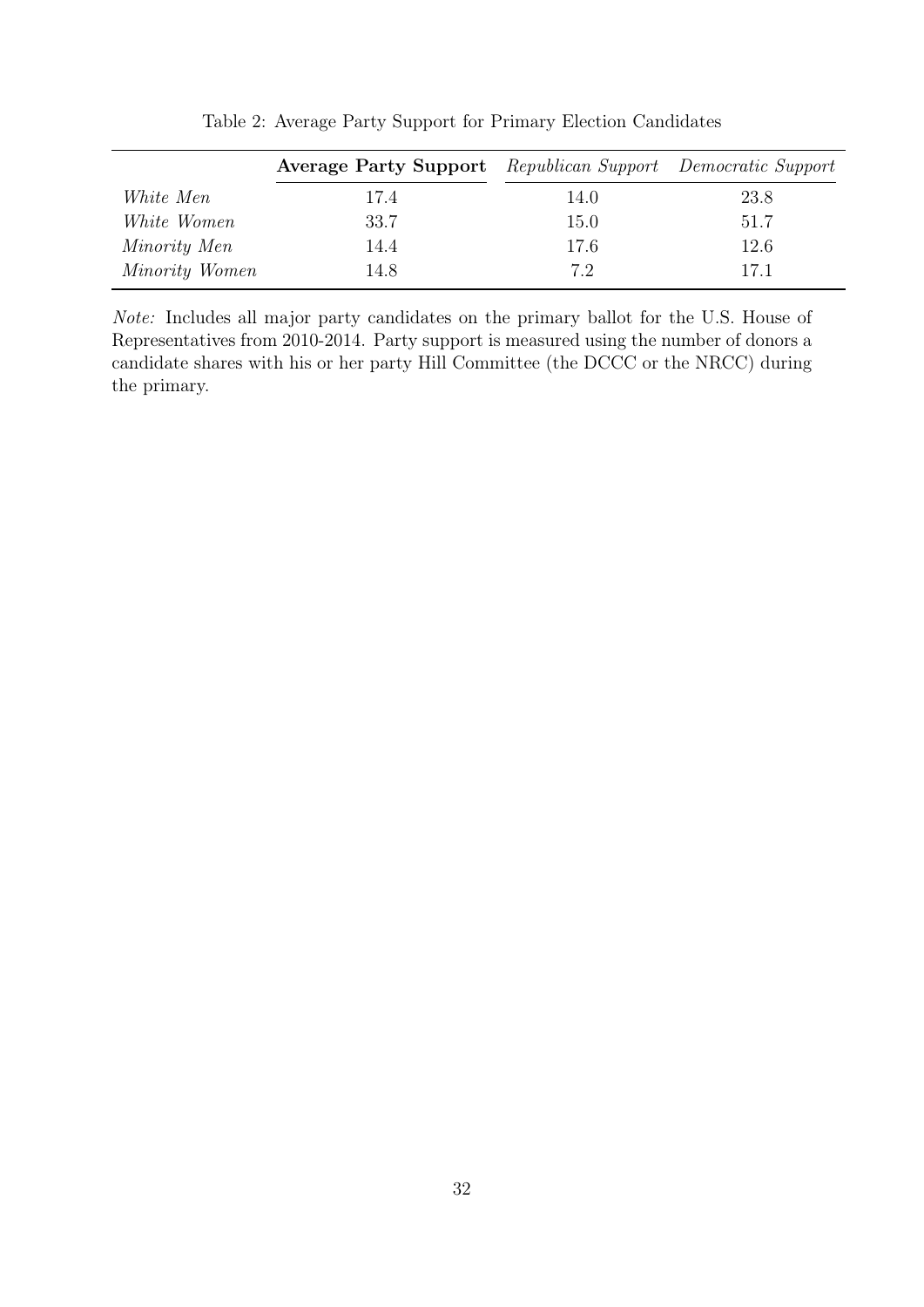<span id="page-35-0"></span>

|                            | All<br>Party Support | Republicans<br>Party Support | Democrats<br>Party Support |
|----------------------------|----------------------|------------------------------|----------------------------|
| Minority                   | $-14.11$             | $-14.43$                     | $-13.58$                   |
|                            | (8.94)               | (14.66)                      | (11.32)                    |
| Minority * District %White | 0.19                 | 0.36                         | 0.004                      |
|                            | (0.13)               | (0.21)                       | (0.17)                     |
| Women                      | 3.54                 | $-0.12$                      | $8.33*$                    |
|                            | (2.11)               | (2.77)                       | (3.21)                     |
| Incumbent                  | $34.57**$            | $37.66**$                    | $29.73**$                  |
|                            | (2.68)               | (3.34)                       | (4.44)                     |
| Candidate Quality          | $4.55*$              | 2.87                         | $8.16*$                    |
|                            | (1.90)               | (2.25)                       | (3.51)                     |
| Constant                   | $4.78**$             | $3.13**$                     | $8.82**$                   |
|                            | (0.96)               | (1.06)                       | (1.98)                     |
| Number of Fixed Effects    | 839                  | 524                          | 315                        |
| Observations               | 2,296                | 1,544                        | 752                        |
| R-squared                  | 0.13                 | 0.15                         | 0.12                       |

Table 3: Party Support in Primary Elections by Race and Gender

Note: Includes all primary candidates running in contested primary elections, 2010-2014. OLS coefficients. Standard errors in parentheses. \*\*p<0.01, \*p<0.05.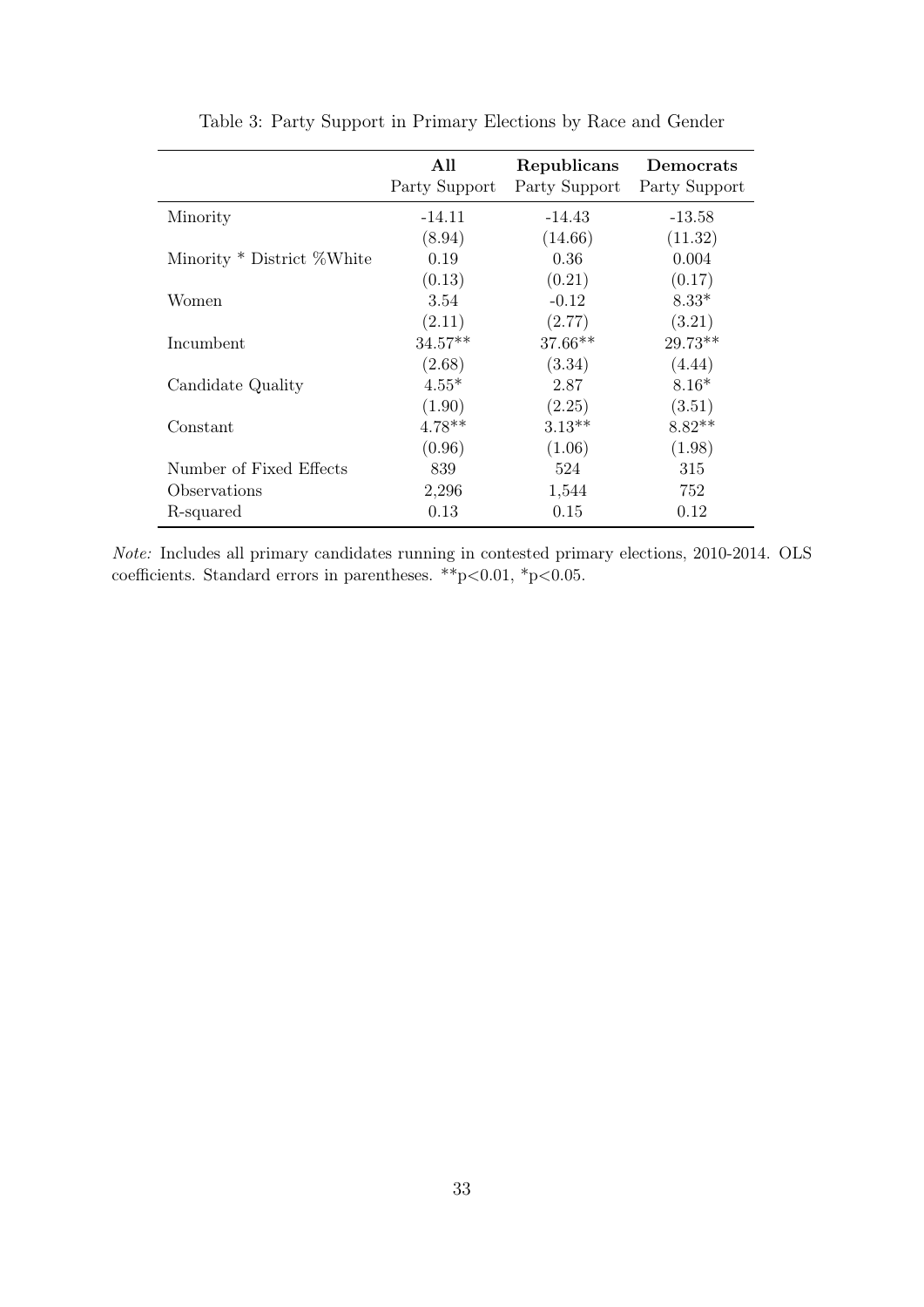|                                  | Republicans   | Democrats     |
|----------------------------------|---------------|---------------|
|                                  | Party Support | Party Support |
|                                  |               |               |
| Minority Men                     | $-20.21$      | $-9.41$       |
|                                  | (16.37)       | (11.82)       |
| Minority Men * District %White   | $0.48*$       | $-0.02$       |
|                                  | (0.24)        | (0.18)        |
| Minority Women                   | 17.36         | $-15.48$      |
|                                  | (28.42)       | (13.37)       |
| Minority Women * District %White | $-0.47$       | 0.09          |
|                                  | (0.41)        | (0.24)        |
| White Women                      | 1.54          | $13.19**$     |
|                                  | (2.98)        | (4.27)        |
| Incumbent                        | $37.79**$     | 29.84**       |
|                                  | (3.33)        | (4.44)        |
| Candidate Quality                | 2.68          | $7.98*$       |
|                                  | (2.25)        | (3.51)        |
| Constant                         | $3.04**$      | $7.95**$      |
|                                  | (1.06)        | (2.04)        |
|                                  |               |               |
| Observations                     | 1,544         | 752           |
| R-squared                        | 0.15          | 0.12          |
| Number of Fixed Effects          | 524           | 315           |

<span id="page-36-0"></span>Table 4: Party Support in Primary Elections: Intersection of Race and Gender

Note: Includes all primary candidates running in contested primary elections, 2010-2014. OLS coefficients. Standard errors in parentheses. \*\*p<0.01, \*p<0.05.